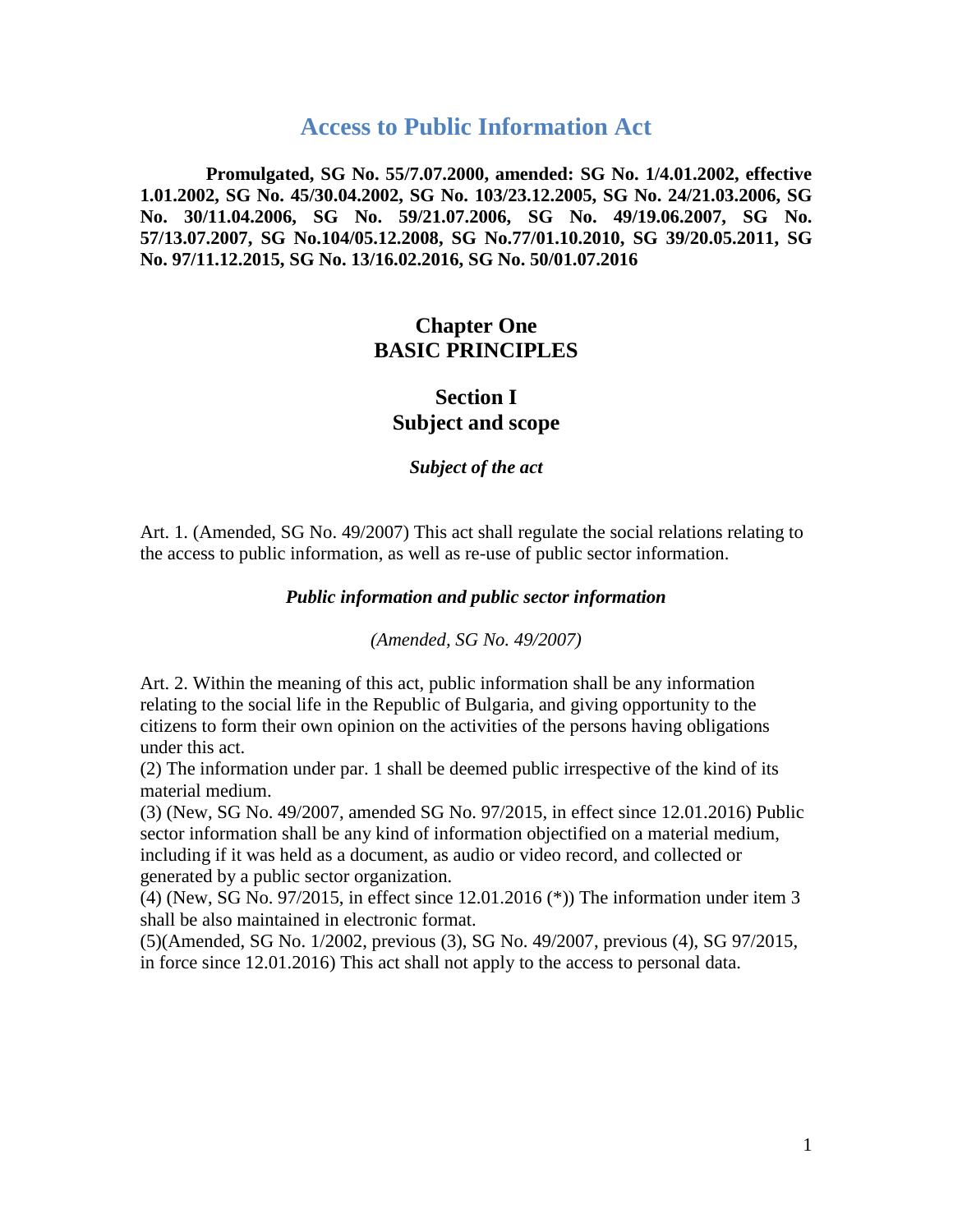### *Re-use of public sector information*

Art. 2a. (New, SG No. 49/2007) (1)Re-use of public sector information shall be the use of information for commercial or non-commercial purposes, different from the initial purpose for which the information has been generated within the authorities or functions of the public sector organization.

(2) Provision of public sector information to an organization from the public sector in relation to the exercise of its powers or functions shall not be re-use within the meaning of this act.

## *Obliged bodies*

### *(Title amended, SG No. 49/2007)*

Art. 3. (1) (Amended SG No. 104/2008) This act shall apply to access to public information that is created by or held by the state bodies, their regional offices, and the local self-governance bodies of the Republic of Bulgaria, hereinafter referred to as "the bodies".

(2) (Amended SG No. 104/2008) This act shall also apply to the access to public information, which is created by and kept with:

1. bodies, subject to the public law, other than those under par. 1, including public law organizations;

2. individuals and legal entities as far as only their activities financed with funds from the consolidated state budget, subsidies from the European Union funds or allocated through EU projects and programs, are concerned.

(3) (New, SG No. 49/2007; Amended, SG No. 104/2008) Public sector organizations shall be obliged to provide public sector information for re-use, excluding the cases prescribed by that law.

(4) (New, SG No. 49/2007; Amended – SG No. 97/2015 in force since 12.01.2016) Public sector organizations are the bodies under paragraph 1 and paragraph 2, item 1.

## *Persons entitled to the right of access to public information and the right of re-use of public sector information*

*(Title amended - SG No. 49/2007)*

Art. 4. (1) Any citizen of the Republic of Bulgaria is entitled to access to public information subject to the conditions and the procedure set forth in this act, unless another act provides for a special procedure to seek, receive and impart such information. (2) Foreign citizens and individuals with no citizenship shall enjoy the right under par. 1 in the Republic of Bulgaria.

(3) Legal entities shall enjoy the right under par. 1 too.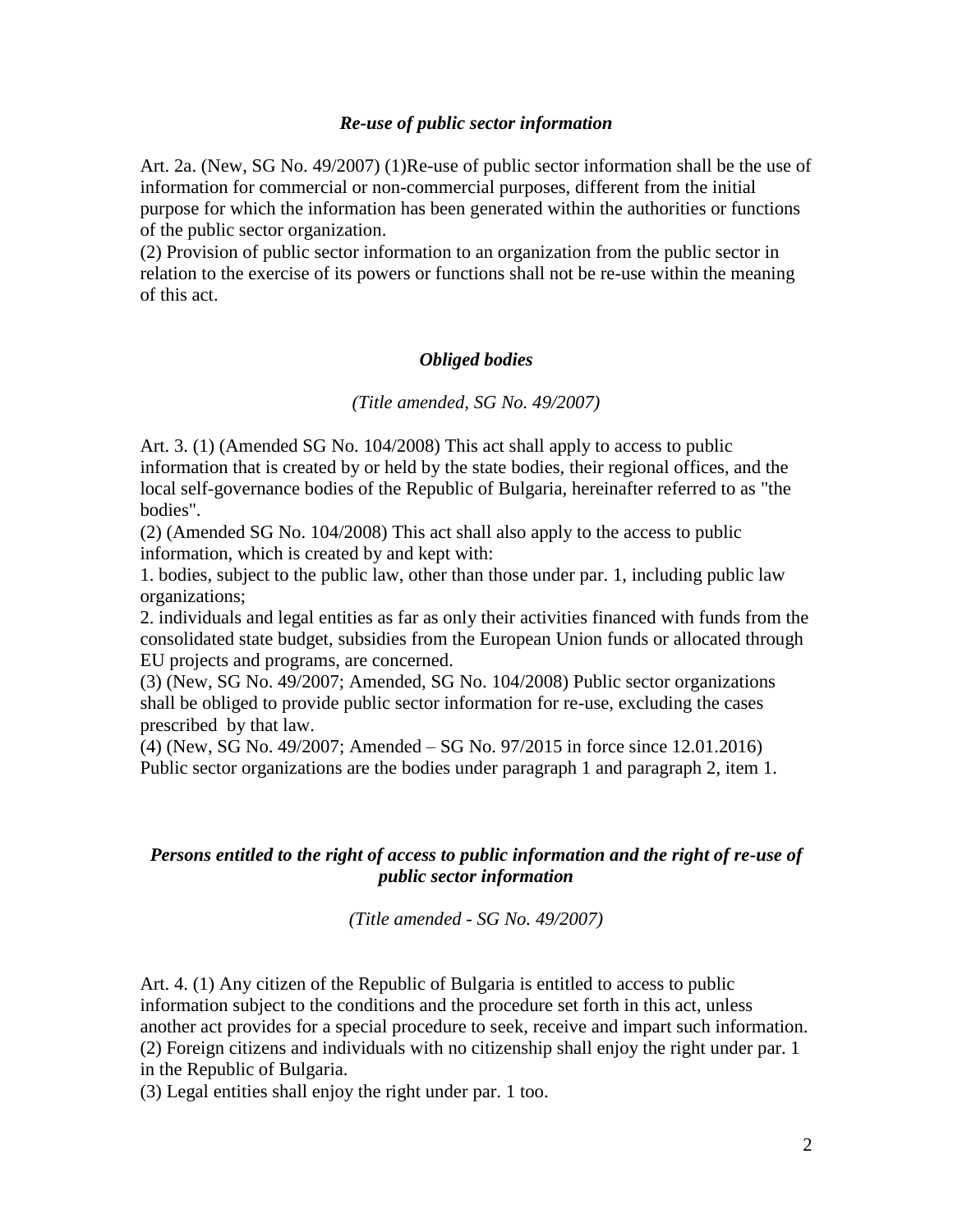(4) (New, SG No. 49/2007) Persons under par. 1, 2, 3 shall have the right of re-use of public sector information.

## *Exercising the right of access to public information and re-use of public sector information*

*(Title amended – SG No. 49/2007)*

Art. 5. (Amended – SG No. 49/2007) The right of access to public information and the right of re-use of public sector information may not be exercised against others' rights and reputation, as well as against the national security, public order, national health and the moral standards.

#### *Basic principles*

Art.  $6.1$ ) (Former text of art.  $6 - SG$  No. 49/2007) The basic principles governing the exercise of the right of access to public information shall be:

1. openness, correctness and comprehensiveness of the information;

2. securing equal conditions for access to public information;

3. securing conformity with the law of the process of seeking and receiving public information;

4. protection of the access to information right;

5. (Amended – SG No. 97/2015 in force since 2016) personal data protection;

6. guaranteed the security of the society and the state.

(2) (New, SG No. 49/2007) The basic principles governing the provision of public sector information for re-use shall be:

1. providing for possibilities for repeated re-use of public sector information;

2. transparency in the provision of public sector information;

3. prohibition for discrimination in the provision of public sector information;

4. prohibition for hampering the free competition.

## *Permissible restrictions to the right of access to public information and the right of reuse of public sector information*

*(Title amended – SG No. 49/2007)*

Art. 7. (1) (Amended, SG No. 45/2002) The right of access to public information shall not be abridged, except where the said information is classified information constituting a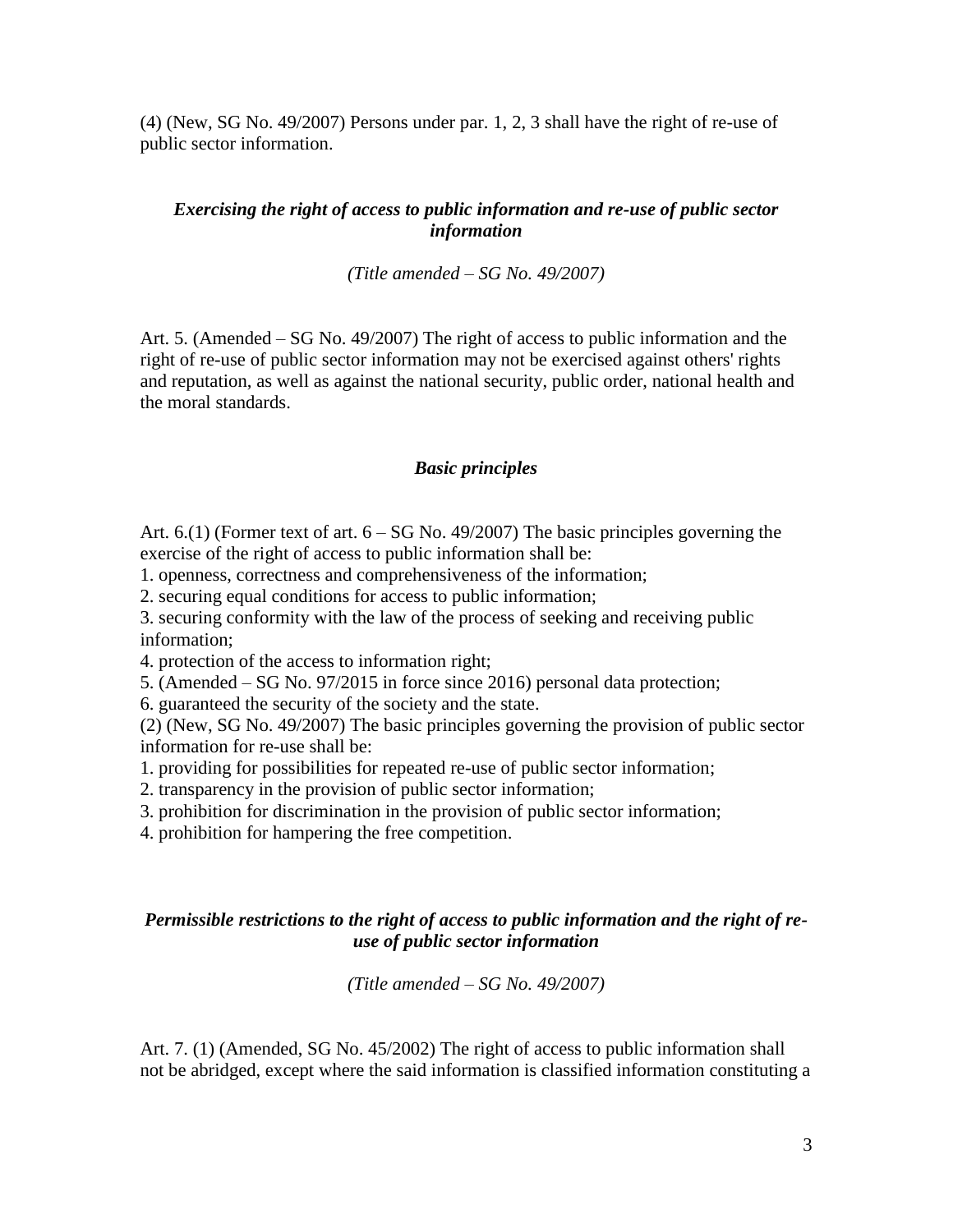state or another protected secret in the cases provided for by a law. (2) Access to public information may either be full or partial.

### *Exemption from the scope of the act*

Art. 8. (Amended, SG No. 49/2007) Provisions of this act related to access to public information shall not apply to information, which is:

1. obtainable in the course of provision of administrative services to citizens and legal entities;

2. (Amended, SG No. 57/2007) kept with the National archives of the Republic of Bulgaria.

# **Section II Official and administrative public information**

## *Kinds of public information*

Art. 9. (1) Public information, which is created and kept by the bodies and their administrative structures, is divided into official and administrative information. (2) (Amended, SG No. 45/2002) Where so provided in an act of Parliament, certain official or administrative information may be classified as state or administrative secret.

## *Official public information*

Art. 10. Official information shall be deemed information contained in the acts of the state or local self-government bodies in the course of exercise of their powers.

#### *Administrative public information*

Art. 11. Administrative information shall be deemed information, which is collected, created and kept in connection with official information, as well as in the course of the activities of the bodies and their administrative structures.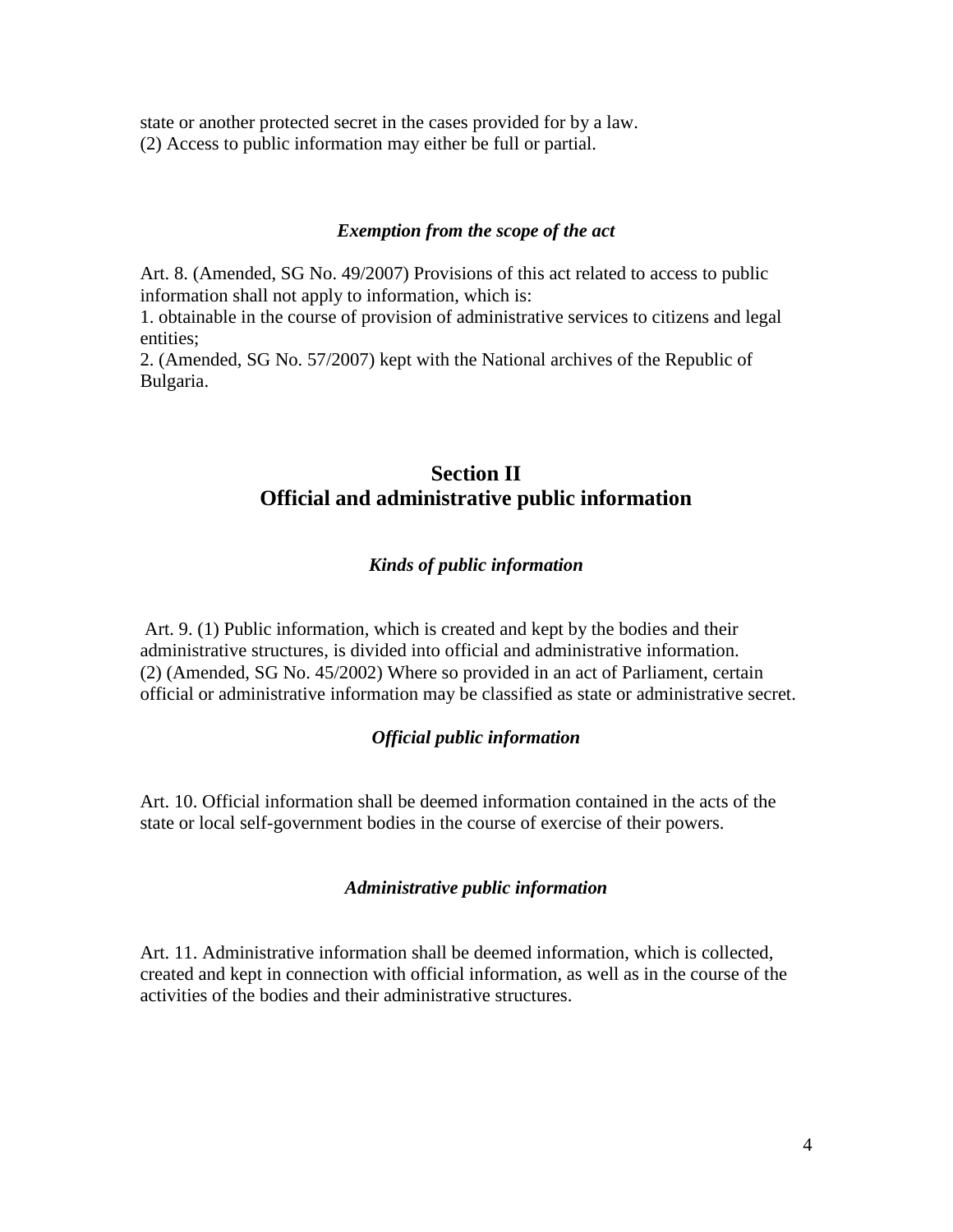## **Chapter Two ACCESS TO PUBLIC INFORMATION**

# **Section I Access to Official and Administrative Public Information**

## *Access to official public information*

Art 12. (1) Access to official information, which is contained in normative acts shall be provided by means of their promulgation.

(2) Access to other official information shall be provided by promulgating it if so provided in an act of parliament, or if so decided by the agency who created it. (3) Access to official information in cases other than those provided in par. 1 and 2 shall be unrestricted and shall be exercised in accordance with the procedure set forth in this act.

(4) In case of request for access to official information, which is promulgated, the respective body shall be obliged to state the number, the date and the name of the issue where the information was published.

## *Access to administrative public information*

Art. 13. (1) Access to administrative public information shall be unrestricted.

(2) Access to administrative public information may be restricted, if it:

1. relates to the preparatory work of an act of the bodies, and has no significance in itself (opinions and recommendations prepared by or for the body, reports and consultations); 2. contains opinions and statements related to on-going or prospective negotiations to be led by the body or on its behalf, as well as any data relating thereto, and was prepared by the respective bodies' administrations.

(3) (Amended, SG No. 45/2002) The restrictions under par. 2 shall not apply after a period of 2 years as form the creation of such information.

(4) (New, SG No. 104/2008) Access to administrative public information shall not be restricted when there is overriding public interest in the disclosure.

## *Duties for disclosing public information*

Art. 14. (1) The bodies shall inform about its activities by making publications or using other form of announcements.

(2) The bodies shall be obliged to announce information, which has been collected, or came to its knowledge during the performance of their activities, where such information: 1. is of a nature to prevent some threat to the citizens' life, health or security, or to their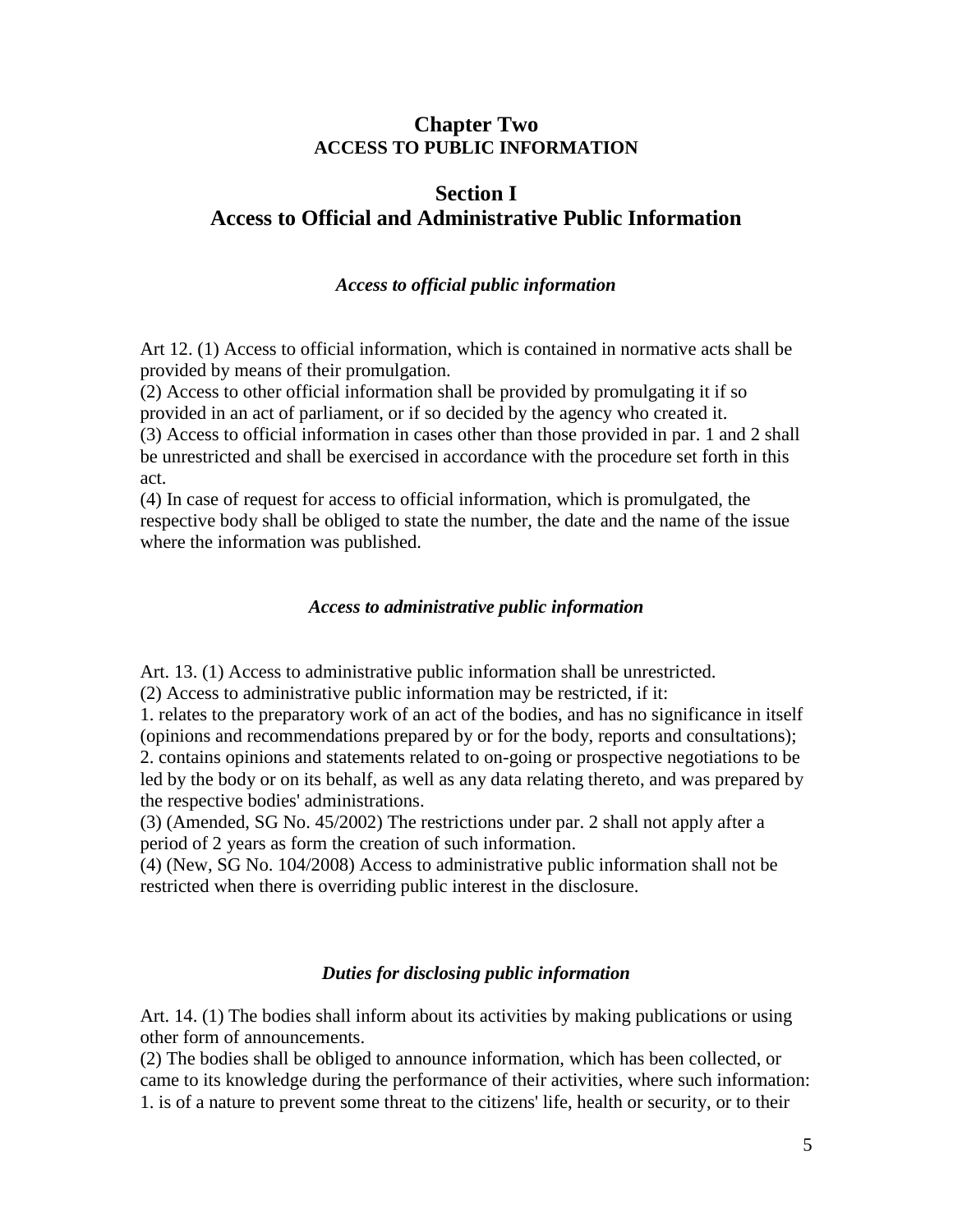property;

2. disproves a previously disseminated incorrect information that affects important social interests;

3. is, or could be, of interest to the public;

4. must be prepared and released by virtue of law.

## *Publication of up-to-date public information*

Art. 15. (1) In order to achieve transparency of the administration's activities, and for the purpose of maximum facilitation of access to public information, every head of an administrative structure within the system of the executive power shall publish on a regular basis up-to-date information containing:

1. description of his/her powers as well as data on the organizational structure, the functions and the responsibilities of the administration led by him/her.

2. (Amended – SG No. 97/2015, in force since 12.01.2016) list of the acts issued within the scope of its powers and the texts of the issued normative and general administrative acts issued by the body;

3. description of the data volumes and resources, used by the respective administration, 4. (Amended  $-$  SG No. 97/2015, in force since 12.01.2016) the name, the address, the email address, the telephone number and the working hours of the respective administration's office which is responsible to receive the access to public information applications.

5. (New, SG No. 97/2015, in force since 12.01.2016) the statute and the internal rules relating to the provision of administrative services to citizens;

6. (New, SG No. 97/2015, in force since 12.01.2016) strategies, plans, programs and activity reports;

7. (New, SG No. 97/2015, in force since 12.01.2016) information on the budget and the financial reports of the respective administration, which should be published under the Public Finance Act;

8. (New, SG No. 97/2015, in force since 12.01.2016) information on the public procurement procedures, which should be published in the buyer's profile under the Public Procurement Act;

9. (New, SG No. 97/2015, in force since 12.01.2016) drafts of normative acts together with the motives reports, respectively – the report and the results of the public consultation of the draft;

10. (New, SG No. 97/2015, in force since 12.01.2016) notifications for initiation of the proceeding for the issuance of a general administrative act under art. 66 of the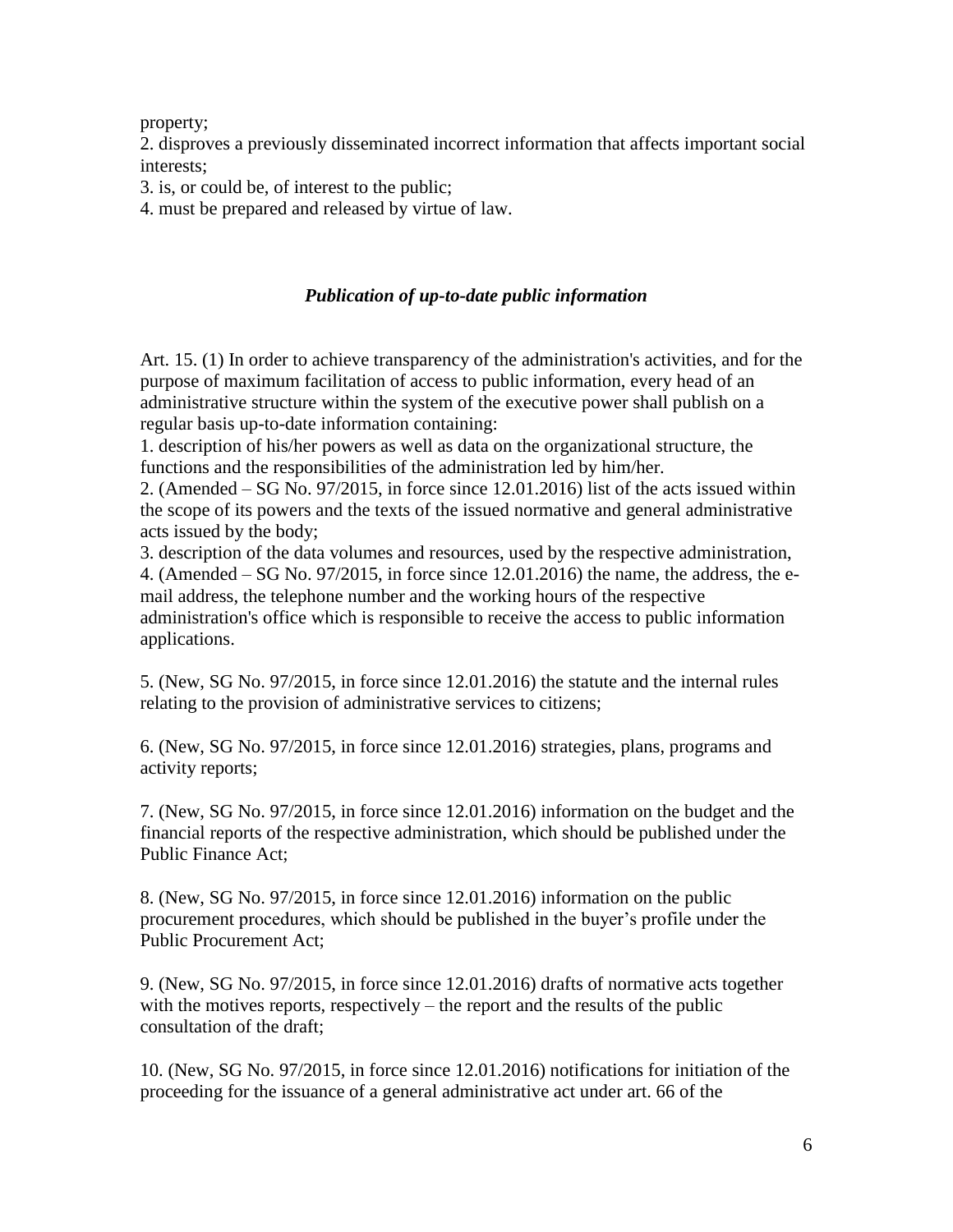Administrative Procedure Code, including the basic considerations for the issuance of the acts and the forms and periods for participation of the persons concerned;

11. (New, SG No. 97/2015, in force since 12.01.2016) information on exercising the right of access to public information, on the procedure on re-use of information, on the fees under art. 41g and on the formats in which the information is held;

12. (New, SG No. 97/2015, in force since 12.01.2016) notices of the competitive procedures for civil servants' positions;

13. (New, SG No. 97/2015, in force since 12.01.2016) information subject to publication under the Conflict of Interest Prevention and Ascertainment Act;

14. (New, SG No. 97/2015, in force since 12.01.2016) information which is public under the Classified Information Protection Act and the administrative acts on its implementation;

15. (New, SG No. 97/2015, in force since 12.01.2016) information under art. 14, par. 2, items 1–3;

16. (New, SG No. 97/2015, in force since 12.01.2016) the information provided more than three times under the procedure laid down in Chapter Three;

17. (New, SG No. 97/2015, in force since 12.01.2016) other information (which should be published) under a law.

(2) (Amended, SG No. 24/2006; Amended – SG No. 97/2015, in force since 12.01.2016) Every head of administrative structure under par. 1 shall prepare an annual report on the applications for access to public information and on the re-use of public sector information, which shall contain among others data on the refusals made and the reasons therefor. This annual report shall be part of the annual reports under art. 62, par. 2 of the Administration Act.

(3) (New, SG No. 97/2015, in force since 12.01.2016) The bodies under art. 3, par. 2, item 1 shall publish on a regular basis up-to-date information on their activity, corresponding to the information under par.1, items 1, 4, 5, 6, 8, 11, 15, 16 and 17.

(4) (New, SG No. 97/2015, in force since 12.01.2016) Public sector organizations, including public libraries, including university libraries, archives and museums, shall publish all conditions concerning the provision of information for reuse on their Internet site and on the portal under art. 15d.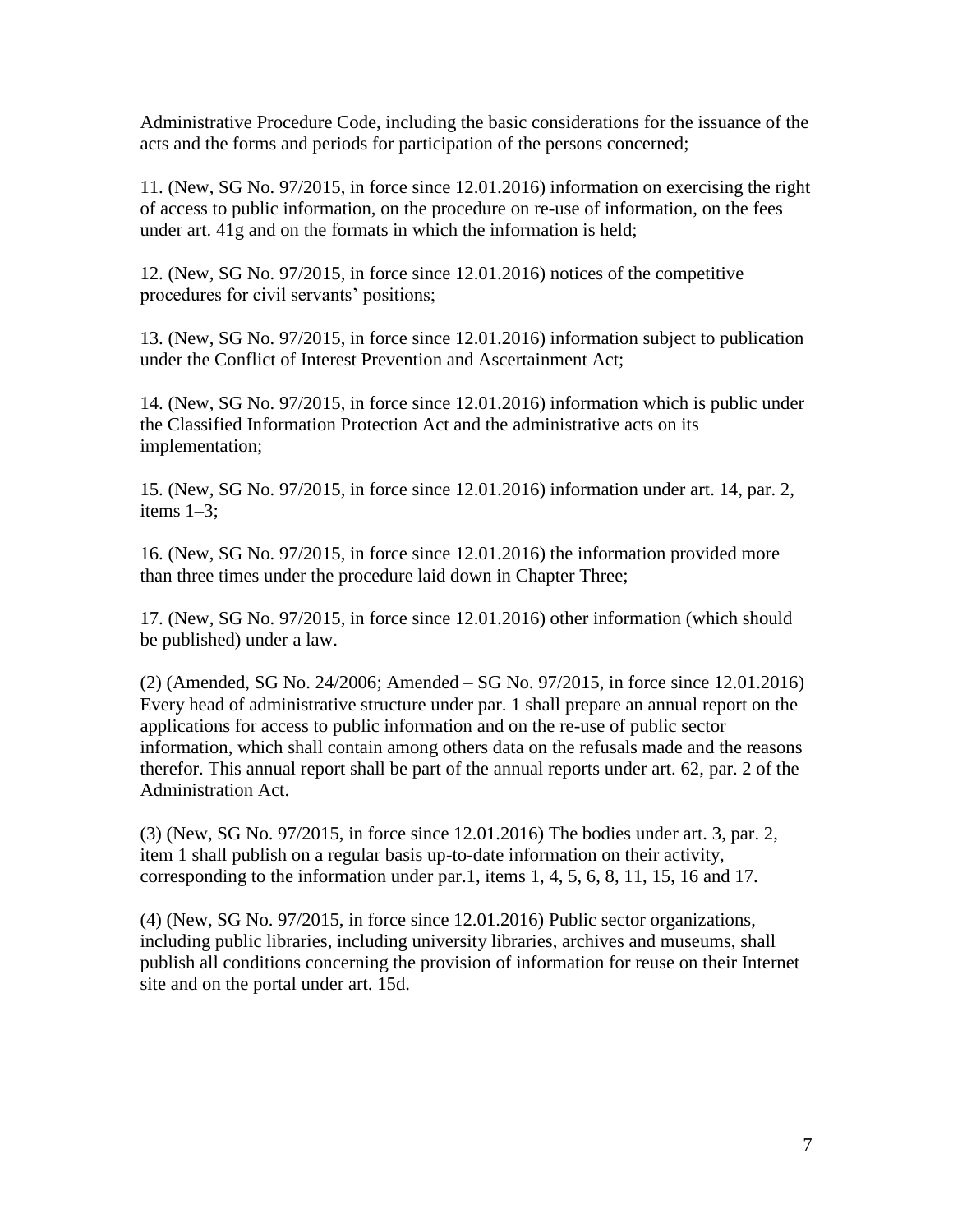### *Publication on the Internet*

Art. 15а. (New, SG No. 104/2008) (1) (Amended – SG No. 97/2015, in force since 12.01.2016) Information under Art. 15 shall be published on the Internet sites of the administrative structures within the system of the executive power and of the subjects under art. 3, par. 2, item 1.

(2) (Amended – SG No. 97/2015, in force since 12.01.2016) In the *A*ccess *to information*  subsection of the Internet site under par. 1 shall be published the data under art. 15, par. 1, items 4 and 11 and the annual reports under par. 2, the existing internal rules on access to information, the tariffs on the expenses for provision of access to information under art. 20, par. 2 and for re-use of public sector information under art. 41g, the procedure for access to the public registers, held by the administrative structures within the system of the executive power

(3) (New, SG No. 97/2015, in force since 12.01.2016) Every head of an administrative structure under art. 15, par. 1 shall publish on an annual basis an updated list of the categories of information, subject to mandatory publication online concerning the sphere of activity of the respective administration as well as the formats in which it is available.

(4) (New, SG No. 97/2015, in force since 12.01.2016) The information under art. 15 shall be published, respectively shall be updated, within three working days of the adoption of the respective act or of the creation of the respective information, and, if the act should be promulgated – within three working days of the promulgation, unless a law provides otherwise.

## *Publication in open format*

Art. 15b. (New, SG No. 97/2015, in force since 12.09.2016) (1) Every public sector organization plans on an annual basis the gradual publication on the Internet in an open format of the data volumes and resources, which it holds, the access to which is free.

(2) The executive power bodies shall include in their annual objectives for the activity of the respective administration under art. 33 of the Administration Act objectives related to ensuring the gradual publication on the Internet of the data volumes and resources under par. 1.

(3) (Amended, SG No. 50/2016, in force since 01.07.2016) The Council of Ministers shall adopt on an annual basis a list of data sets to be published in open format on the internet after suggestion of the Chair of the State e-Government Agency.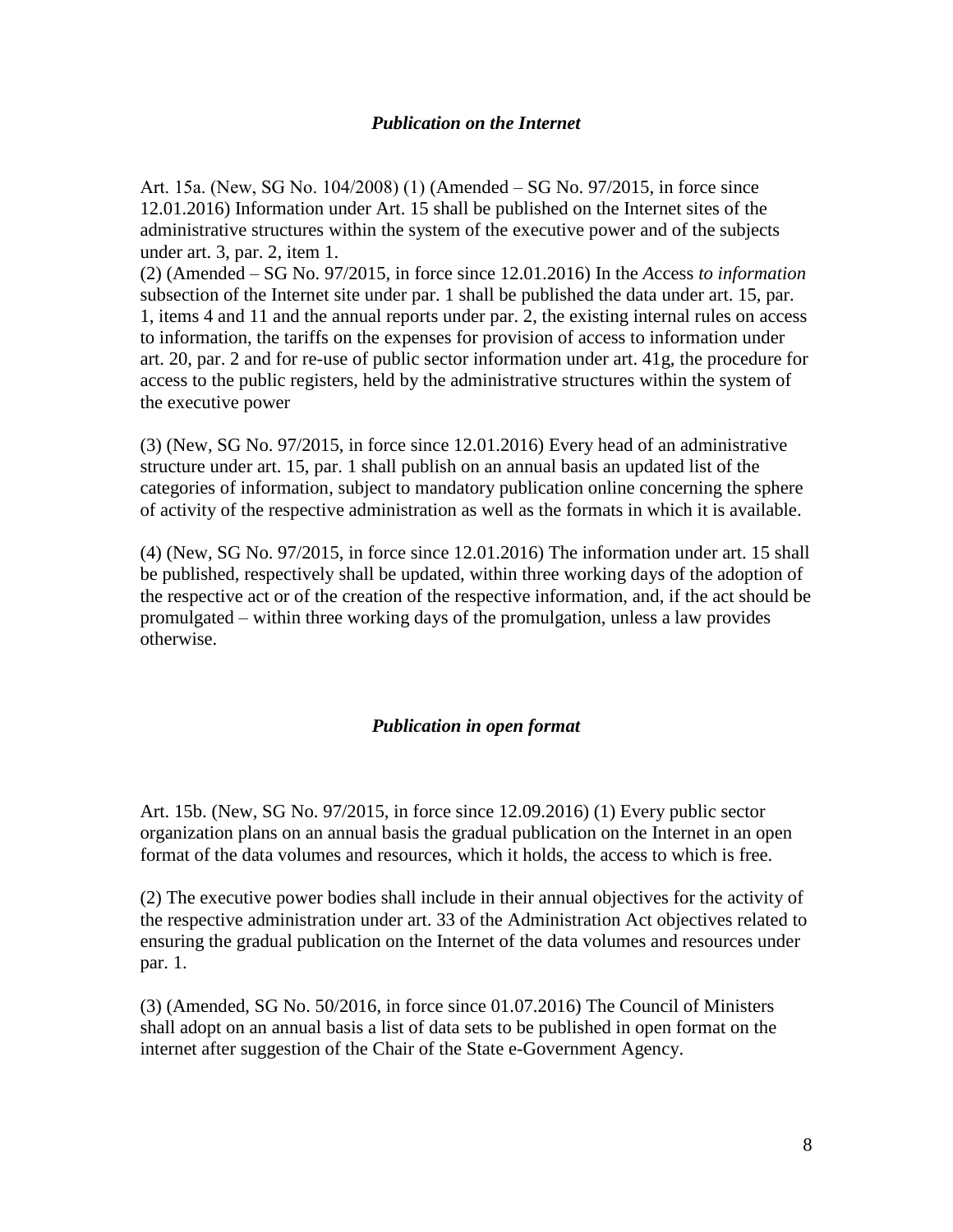## *Access to public information platform*

Art. 15c. (New, SG No. 97/2015, in force since 1.06.2017) (1) The Administration of the Council of Ministers shall establish and maintain a platform for access to public information.

(2) The platform shall provide an opportunity for submitting applications for access to information.

(3) Every obliged subject under art. 3, par. 1 shall publish on the platform under par. 1 the applications submitted via the platform, the decisions upon them and the public information provided in compliance with the protection of the applicant's personal data under the Personal Data Protection Act.

(4) In case of refusal to grant access to public information the decision shall be handed over in compliance with art. 39 by the respective obliged subject under art. 3, par. 1.

### *Open data portal*

Art. 15d. (New, SG No. 97/2015, in force since 12.01.2016) (1) (Amended SG, No 50/ 2016, in force since 01.07.2016) The State e-Government Agency shall establish and maintain a portal for open data.

(2) Public sector organizations shall publish on the portal under par. 1 the information under art. 15b access to which is free.

(3) The procedure and means of publishing information under par. 2 shall be determined by ordinance adopted by the Council of Ministers.

#### *Reporting*

#### *(Title amended SG No. 24/2006, SG No.77/2010)*

Art. 16. (Amended, SG No. 77/2010) (1) The summary of the reports on the obliged bodies and their administrations, containing the information under art. 15., as well as other information related to the implementation of this act, shall be part of the Report of the State of the Administration which is adopted by the Council of Ministers. (2) The summary under Paragraph 1 shall be published annually on the web site of the Council of Ministers. This information shall be made available in every administration for review by the citizens.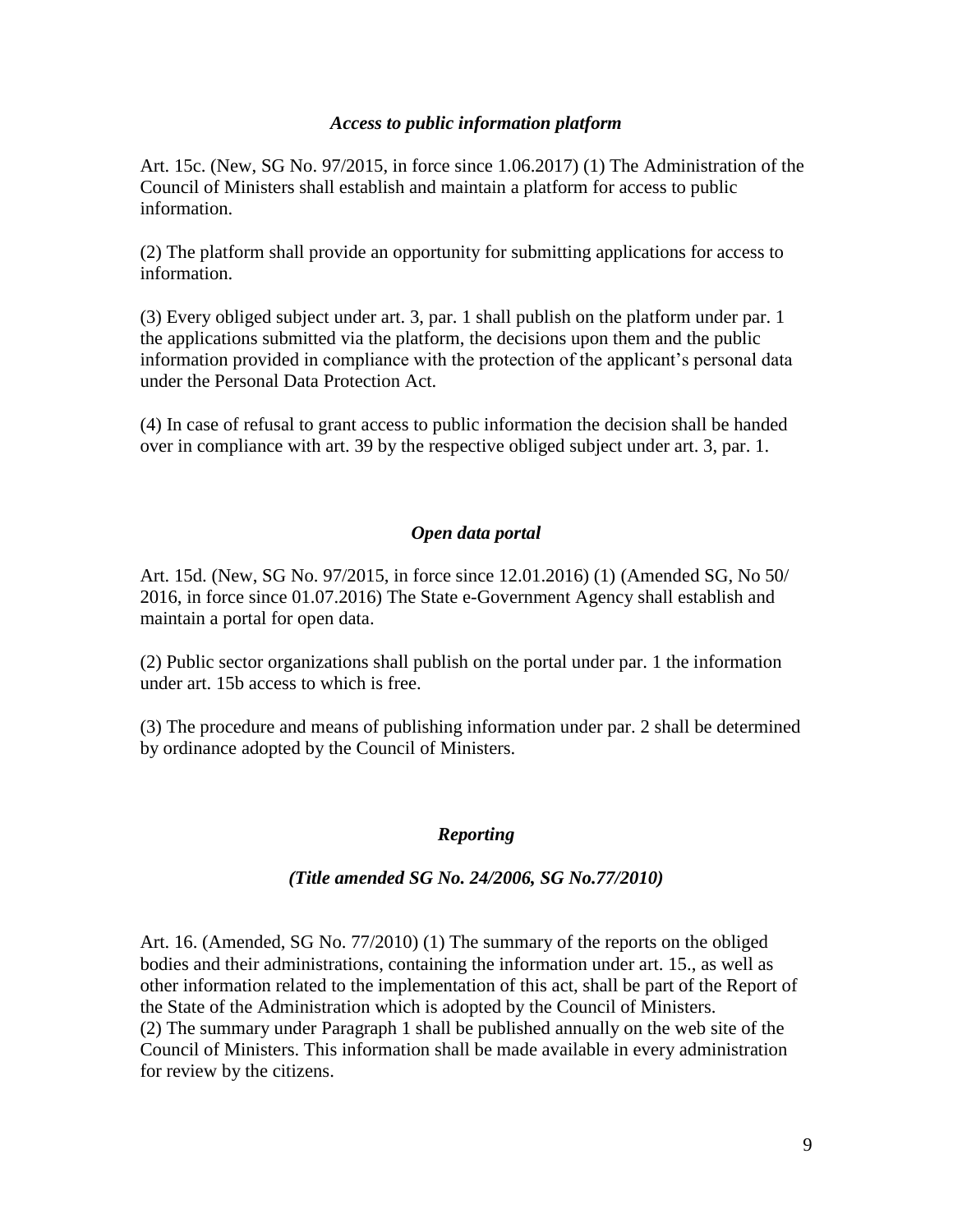### *Reports on re-use of information*

Art. 16а. (New, SG No. 97/2015, in force since 1.06.2017) (1) (Amended SG, No 50/ 2016, in force since 01.07.2016) The State e-Government Agency shall prepare every three years a summarized report on the availability of information for re-use, made available by the public sector organizations, the conditions under which it is made available and the redress practices. The public sector organizations shall send to the Administration of the Council of Ministers on an annual basis reports on these circumstances.

(2) The report shall be made public and shall be submitted to the European Commission.

# **Section II Access to Other Public Information**

## *Access to public information related to the activities of other persons responsible for its disclosure*

Art. 17. (Amended, SG No. 104/2008) (1) Access to public information generated, received or held in relation to the activities of the responsible persons under art. 3 shall be unrestricted.

(2) Information under par. 1 that represents commercial secret or whose disclosure or dissemination is of a nature to result in unfair competition among business persons shall not be disclosed, unless there is overriding public interest.

(3) Responsible bodies under Art. 3, when refusing access to public information on the ground provided under par 2, are obliged to state the conditions which will bring to unfair competition among business persons.

### *Access to public information for mass media*

Art. 18. Public information for the mass media is only the information concerning: 1. the persons taking part in the management of the respective media or exercise effective control over its management or its activities;

2. business related parties taking part also in the management of other mass media, which allows them to exercise an effective control over their management or their activities;

3. the persons directly engaged in the mass media and which participate in the formation of its editorial policy;

4. the announced statements on the mass media' public goals, as well as principles and internal rules applied by the mass media to guarantee correctness and objectivity of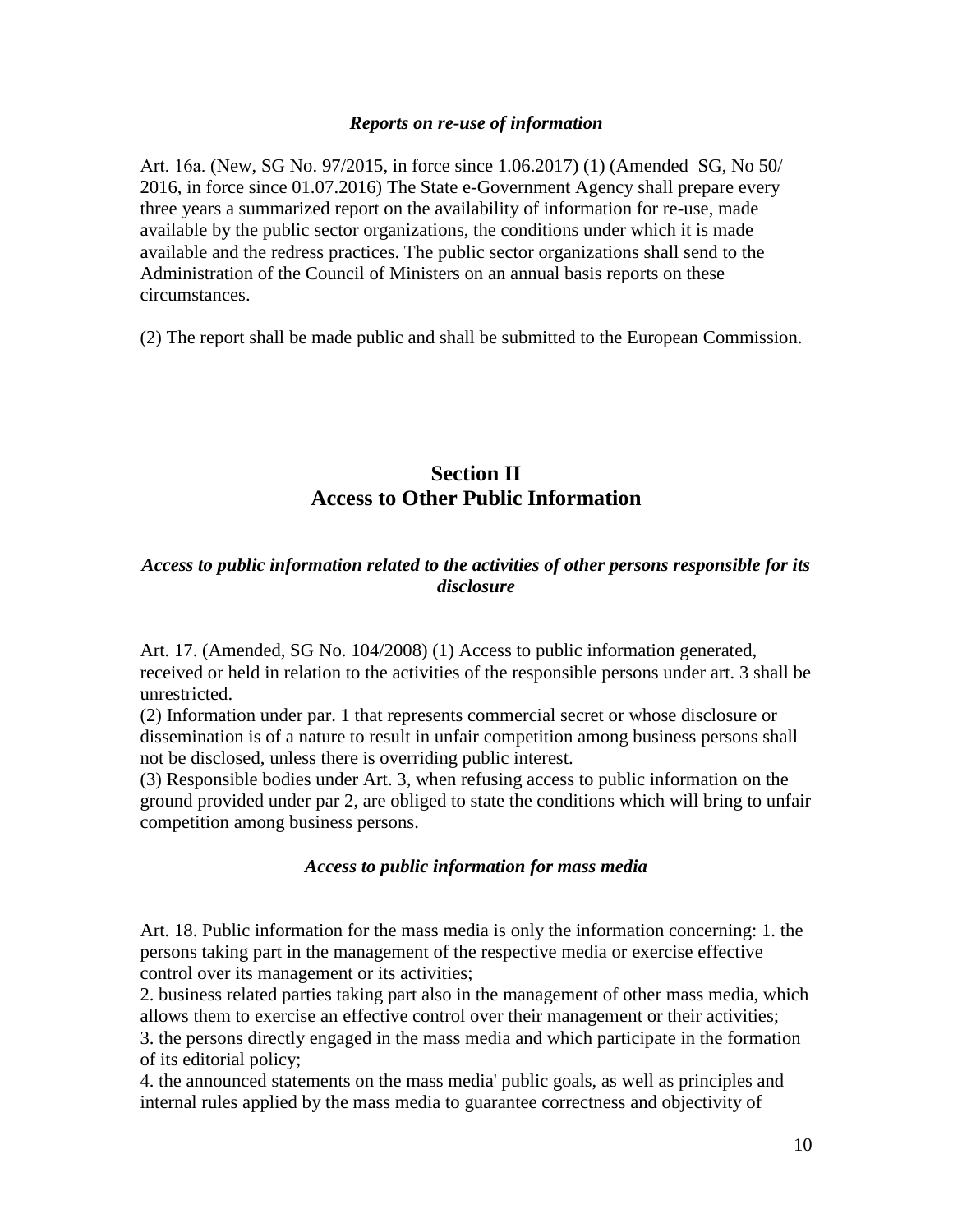disseminated information;

5. the financial results of the mass media's owner and the dissemination of its production.

## *Objectives of the access to public information for the mass media*

Art. 19. (Amended – SG No. 97/2015, in force since 12.01.2016) The access to the information under art. 18 shall be exercised with compliance with and with balance of the principles of transparency and economic freedom, as well as of personal data protection, commercial secrecy and the secret of the sources of the mass media that wished to remain secret.

# **Section III**

# **Conditions and procedure for determining the costs for the provision of public information**

*Free of charge access and costs related to the granting of public information*

Art. 20. (1) The access to public information shall be free of charge.

(2) The expenses incurred for granting access to public information shall be recovered in accordance with tariffs determined by the Minister of Finance, and shall not exceed the actual costs incurred.

(3) A justification of the expenses under art. 2 shall be made to the applicant upon his/her request.

## *Informational obligations upon filing of application for access*

Art. 21. The responsible persons under art. 3 shall inform on the possible forms of granting access to public information on the spot where the applications are accepted, as well as on the charges due and the means of their payment.

## *Free of charge corrections and amendments to the disclosed information*

Art. 22. No additional expenses shall be charged for corrections and/or addendum to the granted public information in cases where the information is incorrect or incomplete and this has been requested by the applicant on stated grounds.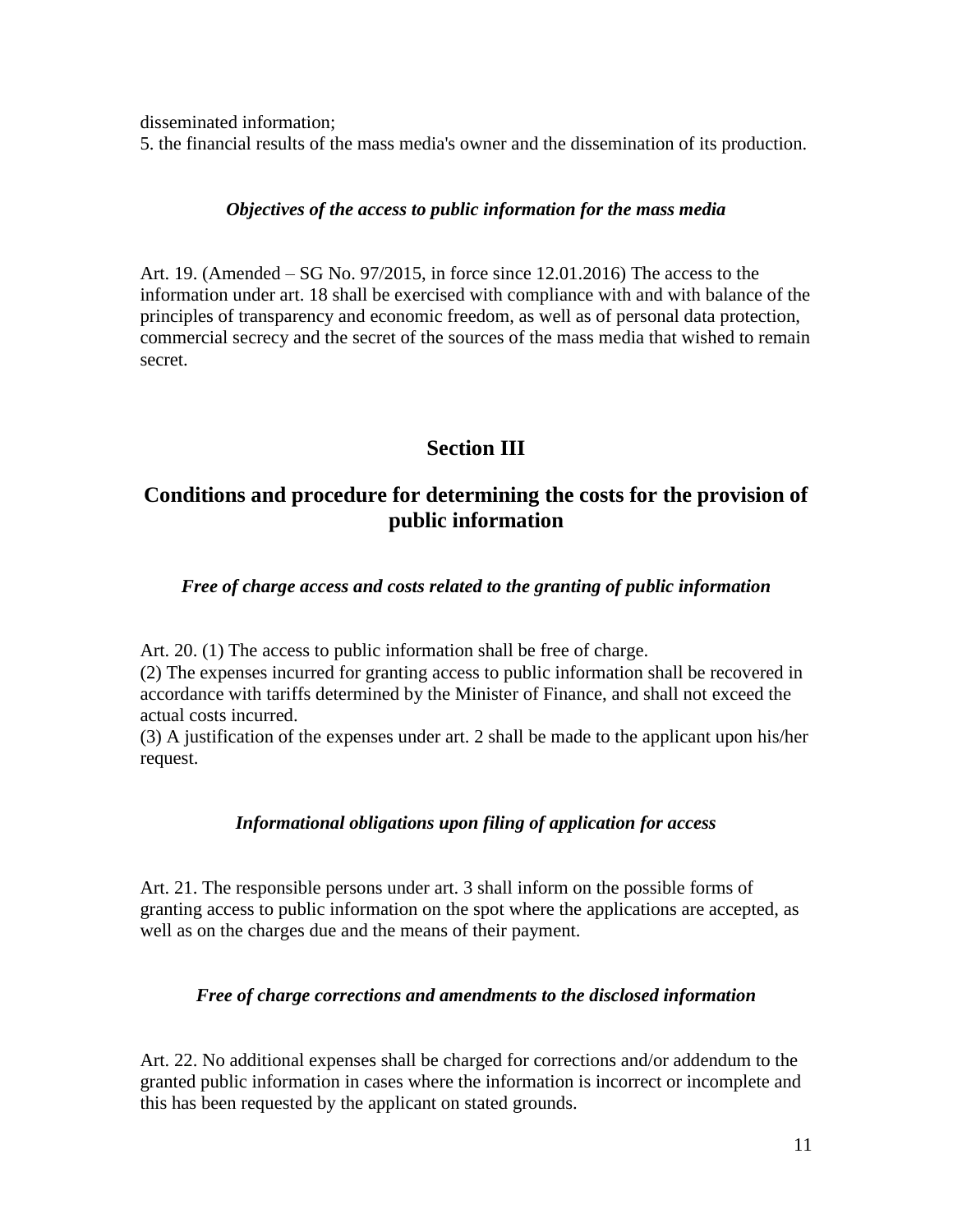## *Revenues from granting of access to public information*

Art. 23. The revenue received in the course of granting access to public information shall be for the account of the budget of the respective body.

# **Chapter Three Procedure for Granting Access to Public Information**

# **Section I**

## **Access to Public Information Request**

## *Application or verbal request for access to information*

Art. 24. (1) The request for granting access to public information shall be made in the form of a written application or verbal request.

 $(2)$  (Amended – SG No. 97/2015, in force since 12.01.2016) The application shall be deemed written also in cases where it is sent electronically to the e–mail address under art. 15, par. 1, item 4 or through the access to public information platform under art. 15c. In these cases signature as required by the Electronic Document and Electronic Signature Act shall not be required.

(3) Where the applicant is not granted access to public information requested in oral form, or he/she considers the disclosed public information insufficient, he/she may file a written application.

## *Content of application of access to information*

Art. 25. (1) The application for access to public information shall contain:

- 1. full name, or respectively the business name and the seat of the applicant;
- 2. description of the information requested;
- 3. the preferred form of access to the requested information;
- 4. the address for correspondence with the applicant.
- (2) If any requisite under 1, 2 or 4 above is not present in the application, the latter shall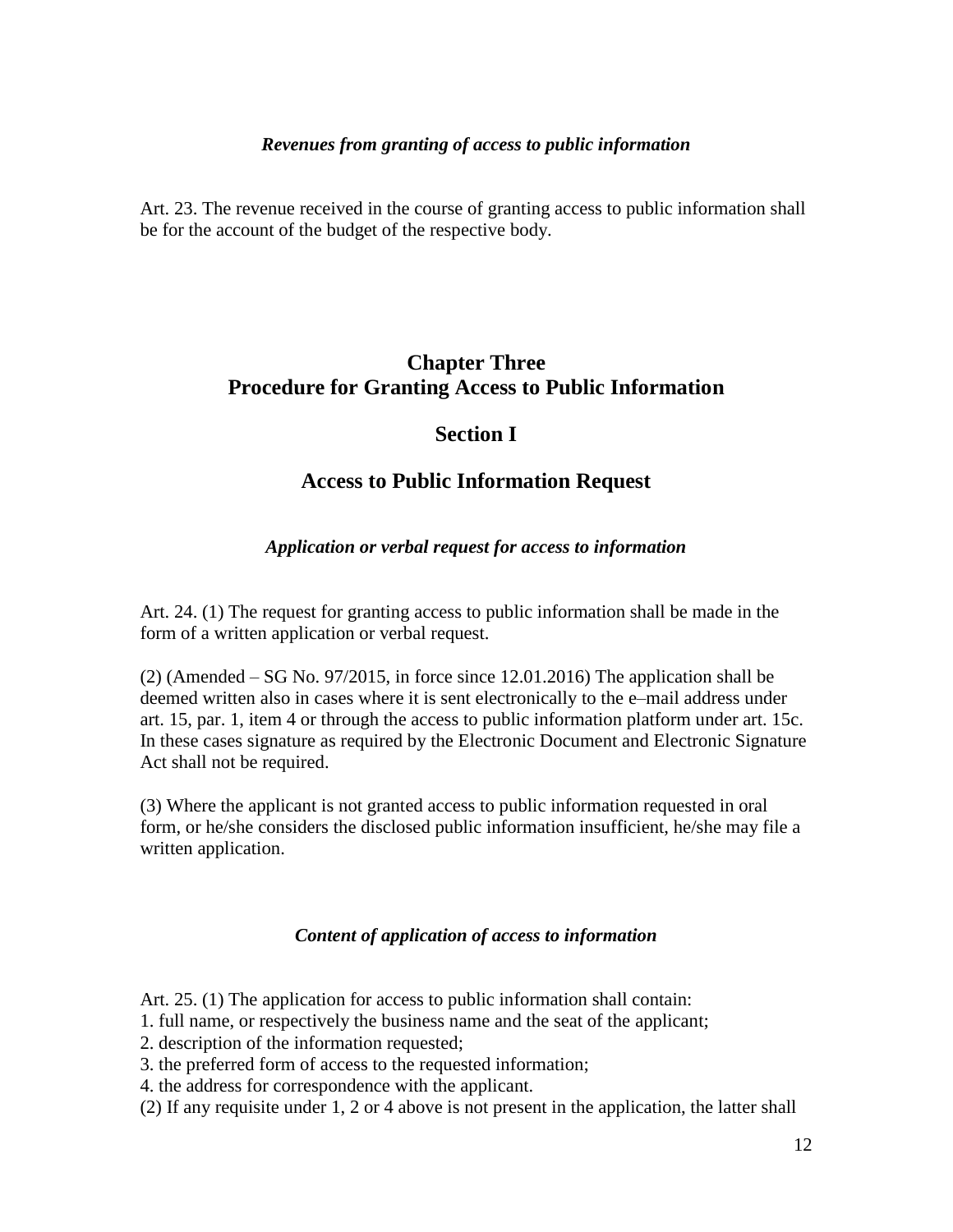be left without further consideration.

(3) Every filed application for access to public information shall be registered in accordance with the procedure adopted by the relevant agency.

## *Forms for granting of access to public information*

Art. 26. (1) Access to public information shall be granted in the following forms: 1. (Amended – SG No. 97/2015, in force since 12.01.2016) examination of the information - original or copy or via a publicly accessible public register;2. verbal explanation;

3. (Amended – SG No. 97/2015, in force since 12.01.2016) copy on a material medium; 4. (Amended – SG No. 97/2015, in force since 12.01.2016) copy sent electronically or Internet address where the data are stored or published.

(2) Access to public information may be granted in one or more of the forms par. 1.

(3) Where the preferred form of access to public information is the one described in par. 1, item 4, the technical parameters for the recording of the information should be defined. (4) Persons with impaired sight, hearing or speech are entitled to request access in a form that corresponds to their ability to communicate.

## *Obligation to comply with the preferred form of access*

Art. 27. (1) The bodies shall comply with the requested form of access to public information, except where:

1. it cannot be satisfied due to technical reasons;

2. it results in unjustified increase of costs of disclosure;

3. creates opportunities for unlawful processing of the information or for infringement of intellectual property rights.

(2) In the cases provided under par. 1, access shall be granted in a form decided by the respective agency.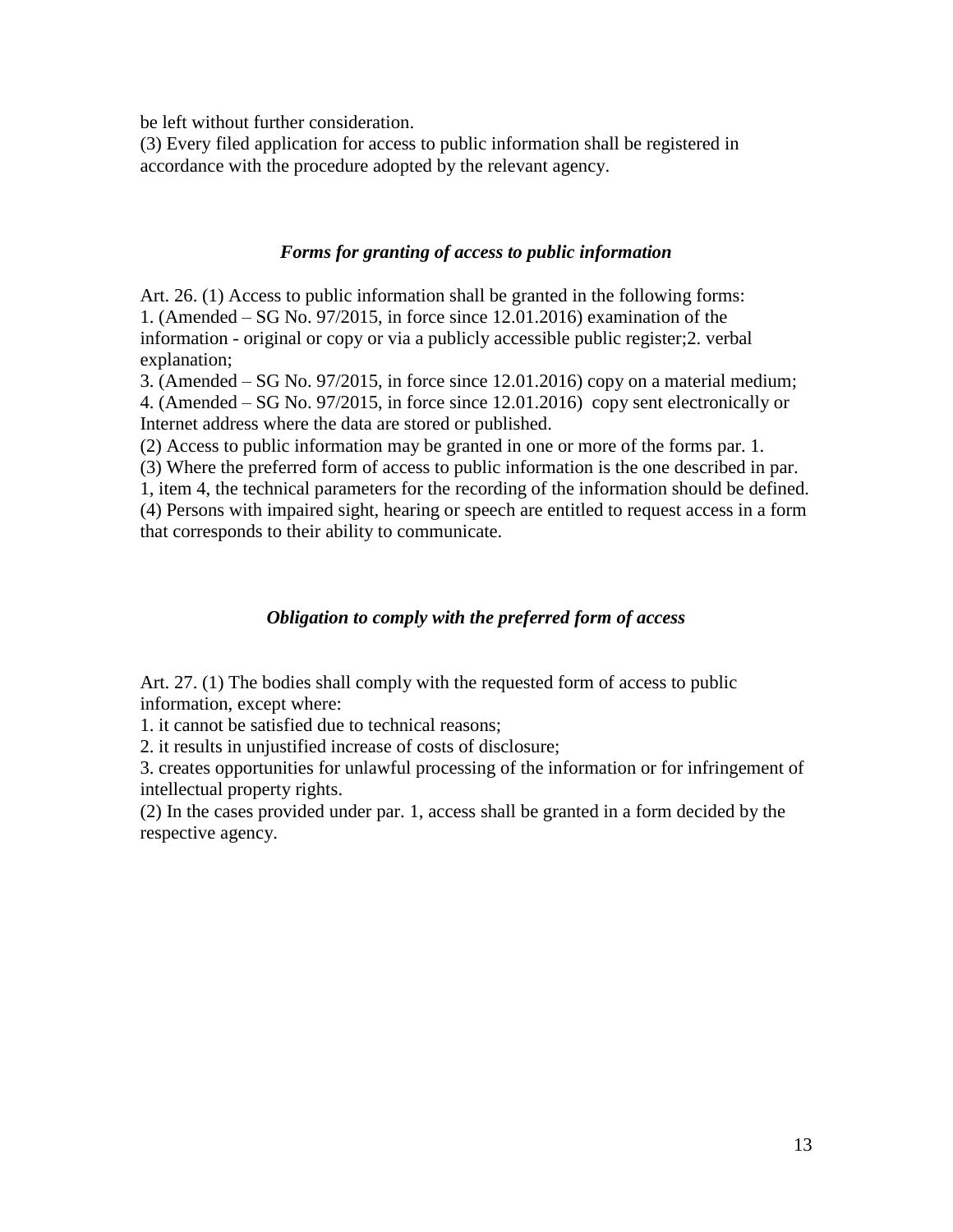# **Section II Consideration of Application and Granting Access to Public Information**

### *Consideration of applications for access*

Art. 28. (1) Each application for access to public information shall be considered within the shortest possible time, but not later than 14 days as of date of registration. (2) Within the time period set in par. 1, the body, or person explicitly authorized by them, shall decide on whether to grant or deny access to public information and shall notify in writing the applicant of the decision.

## *Specification of the application for access*

Art. 29. (1) Where it is not clear what information is being requested or it is too broadly defined, the applicant shall be advised accordingly and shall be provided an opportunity to specify the requested information. The time period set in the preceding article shall start running as of the date when the requested public information was specified. (2) If the applicant failed to specify the requested public information within a period of 30 days, the application shall not be considered.

#### *Permissible extension of the term for granting of access*

Art. 30. (1) The time period set in art. 28, par. 1 may be extended with no more than 10 days, where the requested information as specified in the application is substantial in volume and additional time for its preparation is needed.

(2) The notification under art. 29, par. 1 should state the reasons for the extension of the term in which the access to the public information shall be granted.

## *Extension of the term for reasons of protection of third parties' interests*

Art. 31. (1) The time period set in art. 28, par. 1 may be extended with not more than 14 days also where the requested information is a matter of concern to a third party and his/her consent is needed for its disclosure.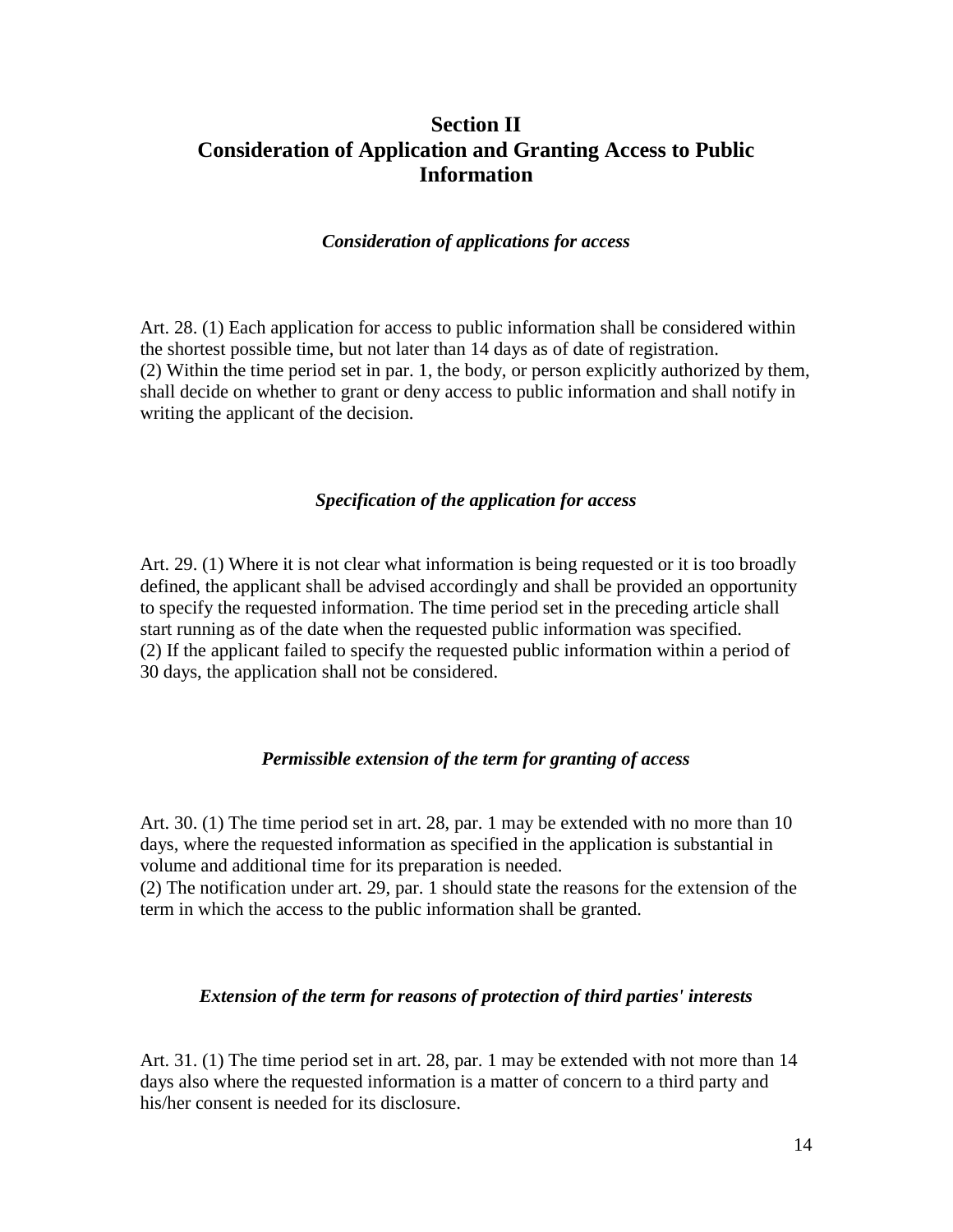(2) In the cases under sub.art. 1, the respective body shall seek the explicit written consent of the third party within 7 days as from the registration of the application under art. 24.

(3) When it takes the decision under art. 28, par. 2, the respective body shall be obliged to comply strictly with the conditions under which the third party has consented to the disclosure of the information that concerns him/her.

(4) (Amended, SG No. 104/2008; Amended – SG No. 97/2015, in force since 12.01.2016) When within the period under par. 1 the third party expressly refuses to give his/her consent, the respective body shall disclose the requested public information in scope and in a manner so as not to disclose the information concerning the third party. (5) (Amended, SG No. 104/2008) The consent of the third party is not required when it is a responsible person and the information concerned is a public information under this act, as well as in case there is overriding public interest in its disclosure.

#### *Re-allocation of the application for access*

Art. 32. (1) When the body does not have the requested information, but is aware of its location, it shall re-sent the application within 14 days as of receipt of the application and shall notify the applicant of the re-sending. The notification must always specify the name and the address of the respective agency or legal entity.

(2) In the case described in par. 1, the time period set in art. 28, par. 1, shall start running as of the receipt of the re-sent application.

Notification of unavailability of the requested public information

Art. 33. If the body does not have the requested information and is not aware of its location, it shall notify the applicant accordingly within 14 days.

### *Decision to grant access to public information*

Art. 34. (1) The decision under art. 28, par. 2, by which access to public information is granted must state:

1. the degree of the ensured access to the requested public information;

2. the time within which access to the requested public information is available;

3. the location where the requested information will be disclosed;

4. the form in which access to the requested public information will be granted;

5. the costs for granting access to the requested public information.

(2) The decision may also state other bodies, organizations and persons who have more complete information available.

(3) (Amended – SG No. 97/2015, in force since 12.01.2016) The decision to grant access to the requested public information shall be handed over to the applicant against his/her signature or sent by registered mail or sent by e-mail, when the applicant has requested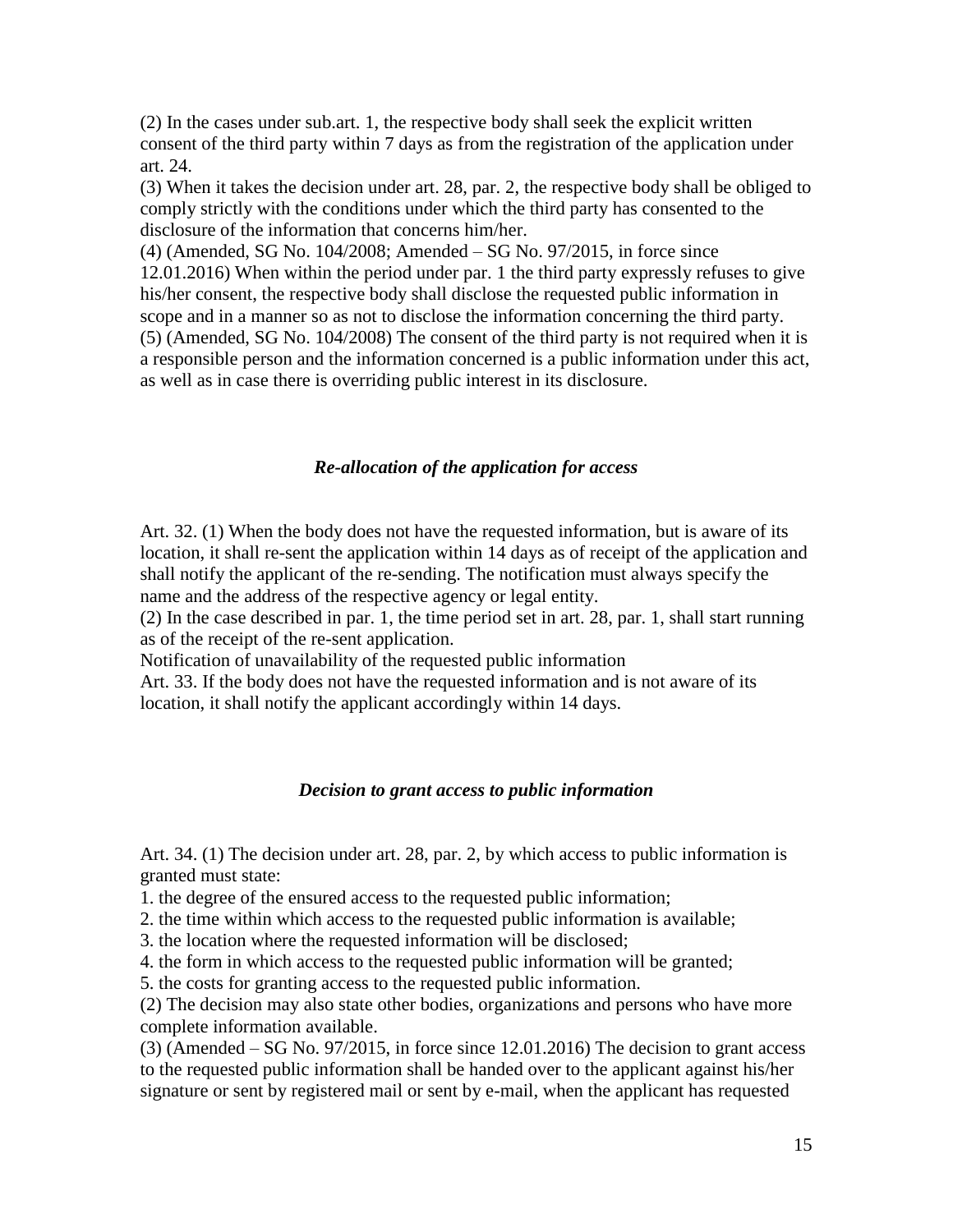that the information be provided by e-mail and has indicated an e-mail address. (4) The time period described in par. 1, item 2 may not be less than 30 days as of receipt of the decision.

## *Granting of access to the requested public information*

Art. 35. (1) Access to public information shall be granted after payment of the specified costs and after presentation of document evidencing their payment. (2) A record shall be drawn upon provision of access to public information, which shall be signed by the applicant and the relevant civil servant.

(3) (New – SG No. 97/2015, in force since 12.01.2016) When the applicant has requested that the information be provided by e-mail and has indicated an e-mail address for the receipt, the body shall send to the indicated e-mail address the decision for granting of access along with a copy of the information or with the Internet address where the data are stored. In these cases the record under par. 2 shall not be drawn and expenses for providing access shall not be paid.

(4) (New – SG No. 97/2015, in force since 12.01.2016) If the applicant has changed the e–mail address without notifying the obliged body or has indicated an incorrect or a nonexistent address, the information shall be considered received on the date of its sending.

## *Refusal of the applicant of the granted access*

Art. 36. (1) (Previous text of art. 36 – SG No. 97/2015, in force since 12.01.2016) If within the time specified in art. 34, par. 4 the applicant fails to appear or to pay the required costs, either of his failures shall be considered a refusal of the granted right of access to public information.

(2) (New – SG No. 97/2015, in force since 12.01.2016) Paragraph 1 shall not apply when the application is submitted via the platform for access to public information or electronically.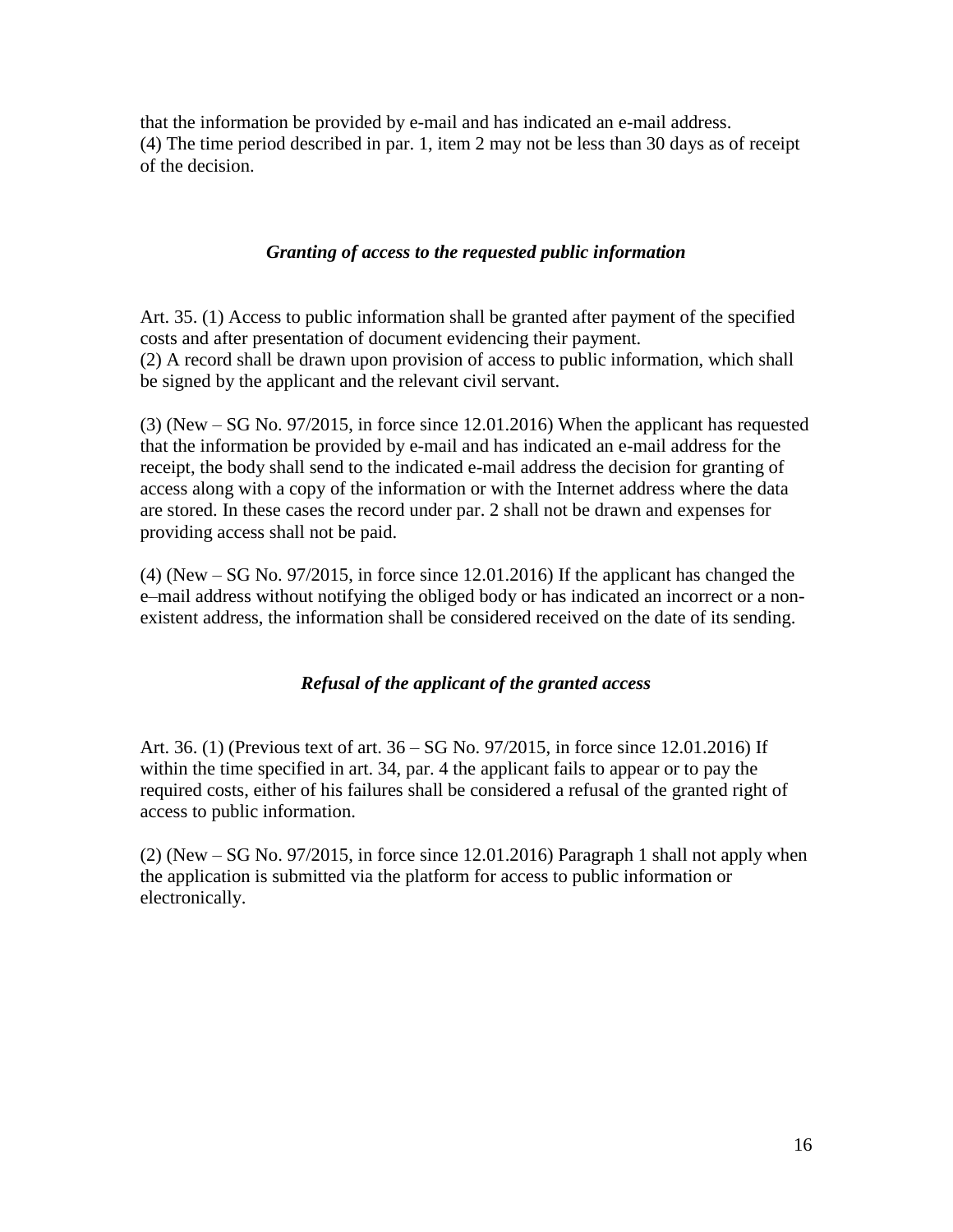# **Section III Refusal to Grant Access to Public Information**

## *Grounds for a refusal to grant access*

Art. 37. (Amended, SG No. 45/2002; SG No. 59/2006; SG No. 104/2008) (1) Grounds for refusal to grant access to public information is in place where:

1. the information requested is classified information or other protected information in cases prescribed by the law, as well as in cases described in art. 13, par. 2;

2. (Amended – SG No. 97/2015, in force since 12.01.2016) the access is of a nature to affect third party's interests and the third party has expressly refusedto give its consent for the disclosure of the requested public information, unless there is overriding public interest;

3. access to the requested public information was provided to the applicant within the preceding six moths.

(2) In the cases described in par. 1, partial access shall be granted to such parts of the information, access to which is not restricted.

## *Content of the decision to refuse to grant access*

Art. 38. A decision refusing access to public information shall state the legal and factual grounds for the refusal under this act, the date of the decision and the procedure for its appeal.

## *Hand-over of the decision for refusal of access*

Art. 39. A decision refusing access to public information shall be handed over to the applicant against his/her signature or sent by registered mail.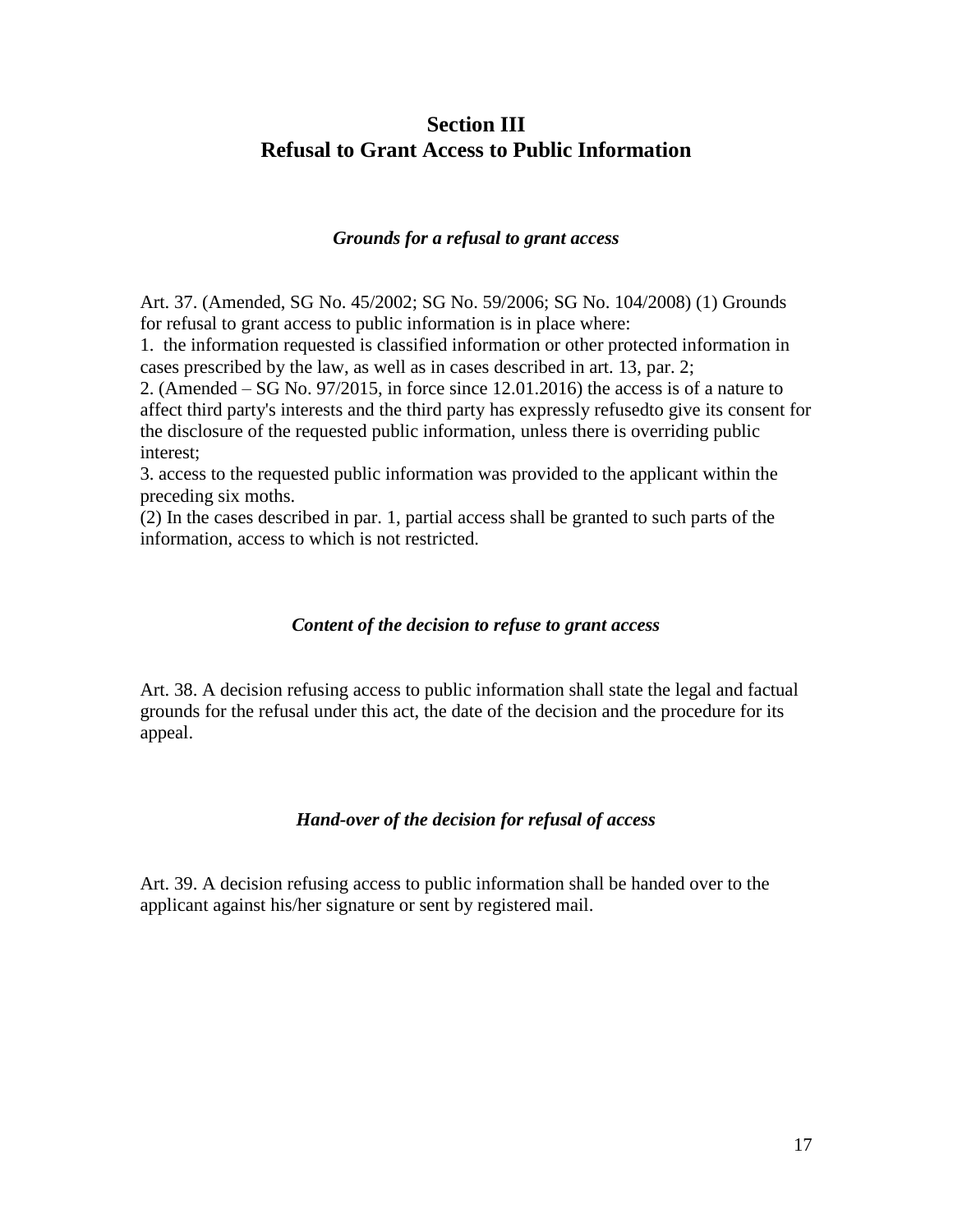## **Section IV**

# **Appeals of Decisions to Refuse to Grant Access to Public Information**

### *Jurisdiction over appeals of the decisions relating to access or to refusal of access*

Art. 40. (1) (Amended, SG No. 24/2006; SG No. 49/2007) The decisions for granting access to public information or for refusals to grant access to public information may be appealed before the administrative courts or before the Supreme Administrative Court depending on the body, which issued the decision, under the provisions of the Administrative Procedure Code.

(2) (Amended, SG No. 24/2006, SG No. 39/2011) The decisions of the persons under art. 3, par. 2 to grant access to public information or to refuse to grant access to public information may be appealed before the administrative courts in accordance with the Administrative Procedure Code.

## *Competencies of the court considering the appealed decisions*

Art. 41. (1) If a court finds that a refusal is not in conformity with the law, it shall repeal in full or in part, or shall amend, the decision for refusal and shall instruct the body to grant the request for access to public information.

(2) In the cases described in par. 1, access to public information shall be provided in accordance with the procedure set forth in this act.

(3) Upon appeal of refusal to grant access to public information on the grounds of art. 37, par. 1, item 1, the court may, in closed hearing, request from the body the necessary evidences.

(4) (Amended, SG No. 45/2002) In cases under par. 3 the court shall decide on the lawfulness of the refusal and on the marking of the information as classified.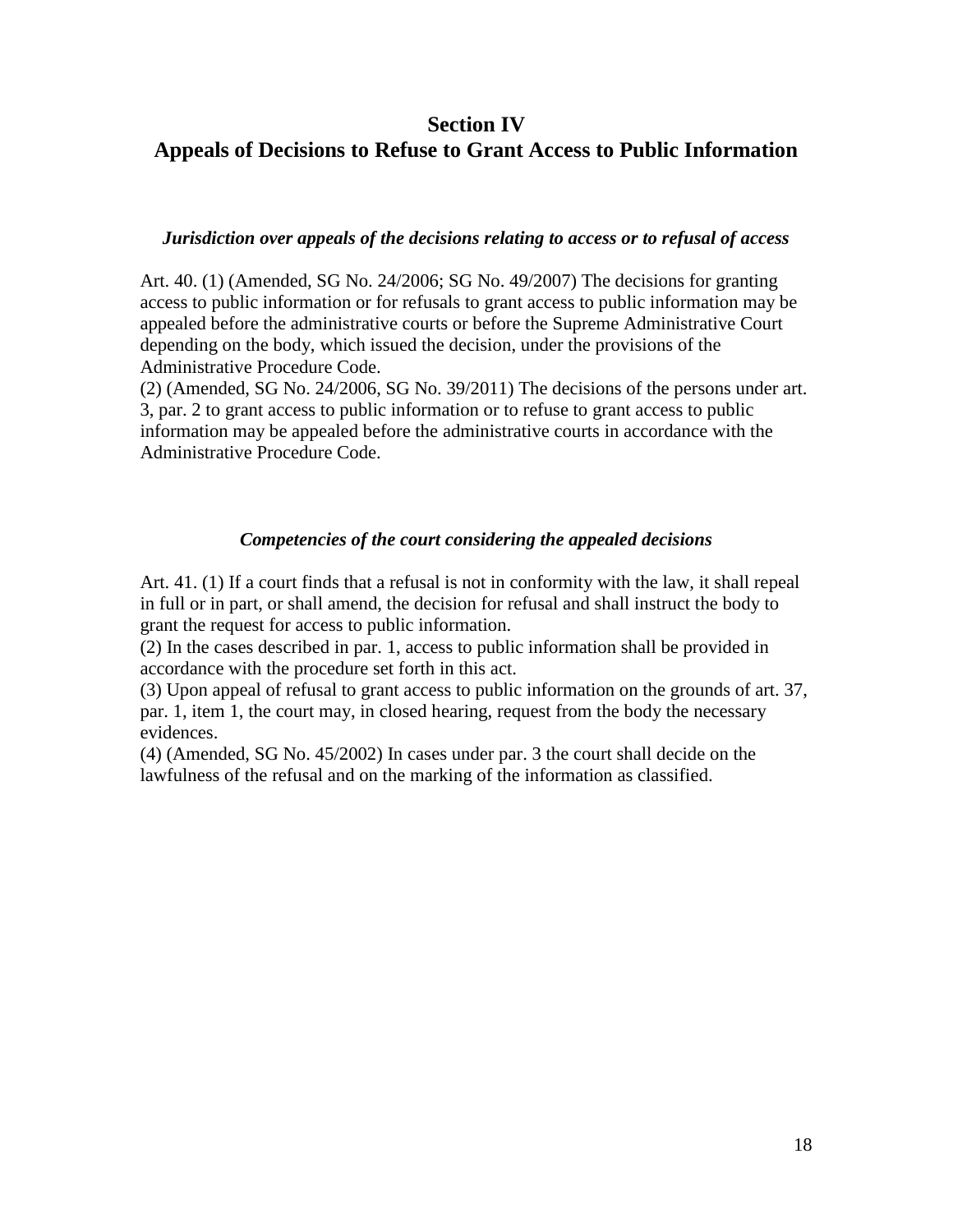# **Chapter Four Procedure for Re-use of Public Sector Information**  (New – SG No. 49/2007)

# **Section I**

# **Provision of public sector information for re-use**  (New, SG No. 49/2007)

## *Conditions for the provision of public sector information for re-use*

Art. 41a (New, SG No. 49/2007; Amended – SG No. 97/2015, in force since 12.01.2016) (1) Public sector information shall be provided in a format and language in which it has been collected, respectively created, or in another format at the discretion of the public sector organization and in open, machine–readable format along with the respective metadata. The provision of the data in open machine–readable format shall be carried out in accordance with the objectives under art. 15b. The format and metadata in these cases shall comply with the official open standards.

(2) (Amended – SG No. 97/2015, in force since 12.01.2016) Public sector organizations shall not be obliged to provide information for re-use if the provision requires the creation, or adaptation of that information, or if it is related to the provision of parts of documents or other materials, which would requires disproportionate efforts beyond the usual operation/procedure.

(3) Public sector organizations shall not be obliged to continue the creation or collection of certain type of information for its re-use.

 $(4)$  (Amended – SG No. 97/2015, in force since 12.01.2016) At an applicant's request and at given the possibility for that, the requested information shall be provided electronically at a specified electronic address or by other proper means of provision in an electronic form.

(5) (New – SG No. 97/2015, in force since 12.01.2016) With the ordinance under art. 15d, par. 3 shall be determined the standard conditions for re-use of public sector information in open format, for commercial or non-commercial purposes. These conditions shall not unnecessarily restrict possibilities for re-use and shall not be used to restrict competition.

(6) (New – SG No. 97/2015, in force since 12.01.2016) Public sector organizations shall provide information for re-use without conditions or may impose conditions within the standard conditions determined by the ordinance under art. 15d, par. 3.

(7) (New – SG No. 97/2015, in force since 12.01.2016) Information, being object to intellectual property rights, in which libraries, including university libraries, museums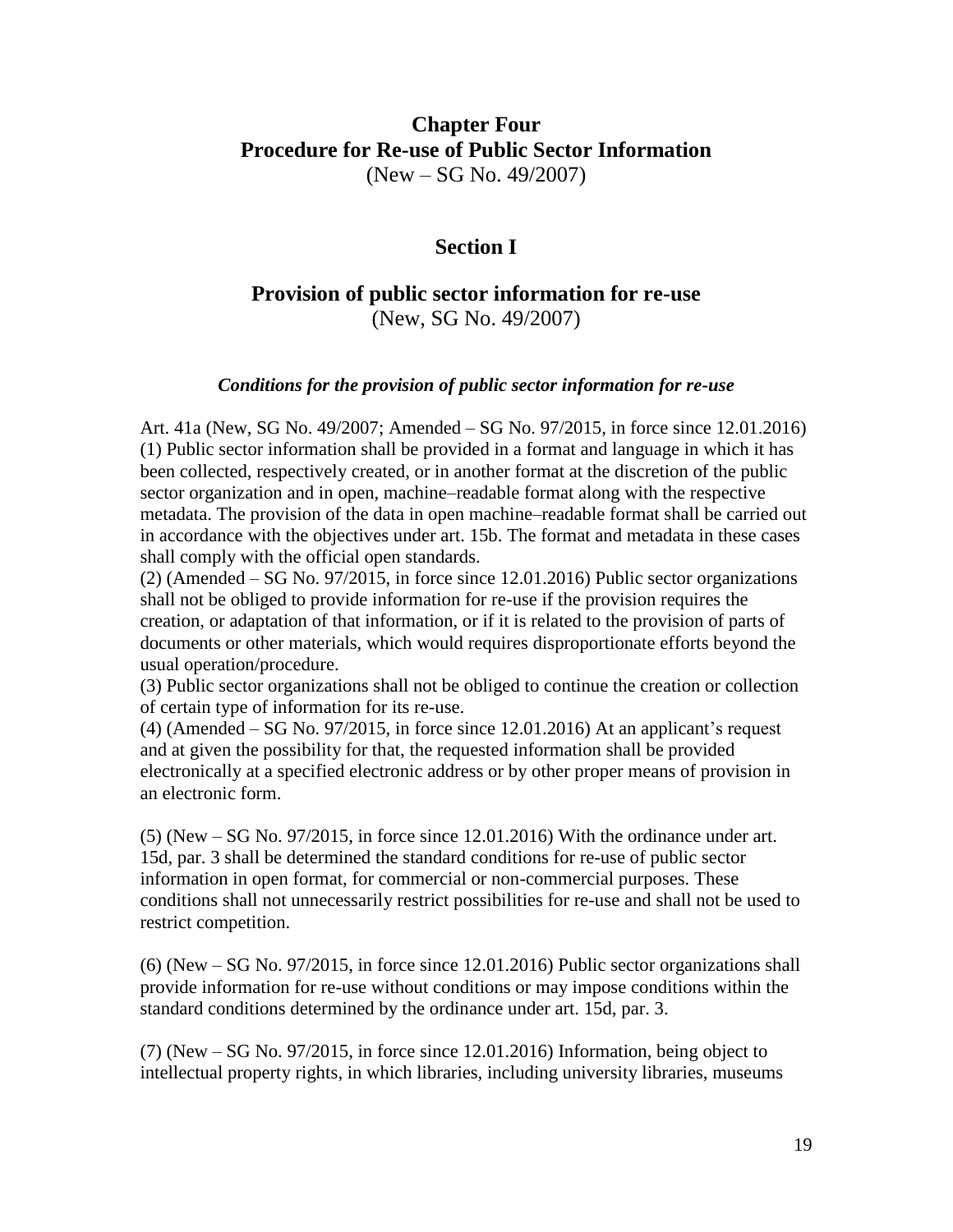and archives hold rights of use, shall be provided for re-use, if such re-use is authorized by the rightholder.

(8) (New – SG No. 97/2015, in force since 12.01.2016) Re-use of information from archives – documents from the National Archival Fonds, shall be carried out under the conditions and procedures under Chapter Six of the Law on the National Archival Fonds and under this act.

## *Public sector information which shall not be provided for re-use*

Art. 41b. (1) (New, SG No. 49/2007; previous text of art. 41b – SG No. 97/2015, in force since 12.01.2016) Shall not be provided for re-use the public sector information: 1. (amended – SG No. 97/2015, in force since 12.01.2016) the content of which is related to an activity which falls outside the power and functions of the public sector organizations according to a law, statutes or an act assigning the public task;

2. which is the object of intellectual property rights of a third person;

3. which is collected or created by public radio- and TV operators or their regional centers;

4. (amended – SG No. 97/2015, in force since 12.01.2016) property of schools, universities (except university libraries), scientific and research organizations, including organizations established for the transfer of research results and cultural organizations except libraries, museums and archives.

5. (new – SG No. 97/2015, in force since 12.01.2016) which is classified information;

6. (new – SG No. 97/2015, in force since 12.01.2016) containing statistical secret, collected and kept by the National Statistical Institute or a statistical authority;

7. (new – SG No. 97/2015, in force since 12.01.2016) containing production or trade secret or professional secret according to a law;

8. (new – SG No. 97/2015, in force since 12.01.2016) for the obtaining of which the applicant should prove a legal interest according to a law;

9. (new – SG No. 97/2015, in force since 12.01.2016) which is parts of documents containing only logos, crests and insignia;

10. (new – SG No. 97/2015, in force since 12.01.2016) containing personal data the reuse of which amounts to an inadmissible access and inadmissible processing according to the Personal Data Protection Act.

(2) (New – SG No. 97/2015, in force since 12.01.2016) In the cases under par. 1 for reuse shall be provided only this part of the information to which access is not restricted.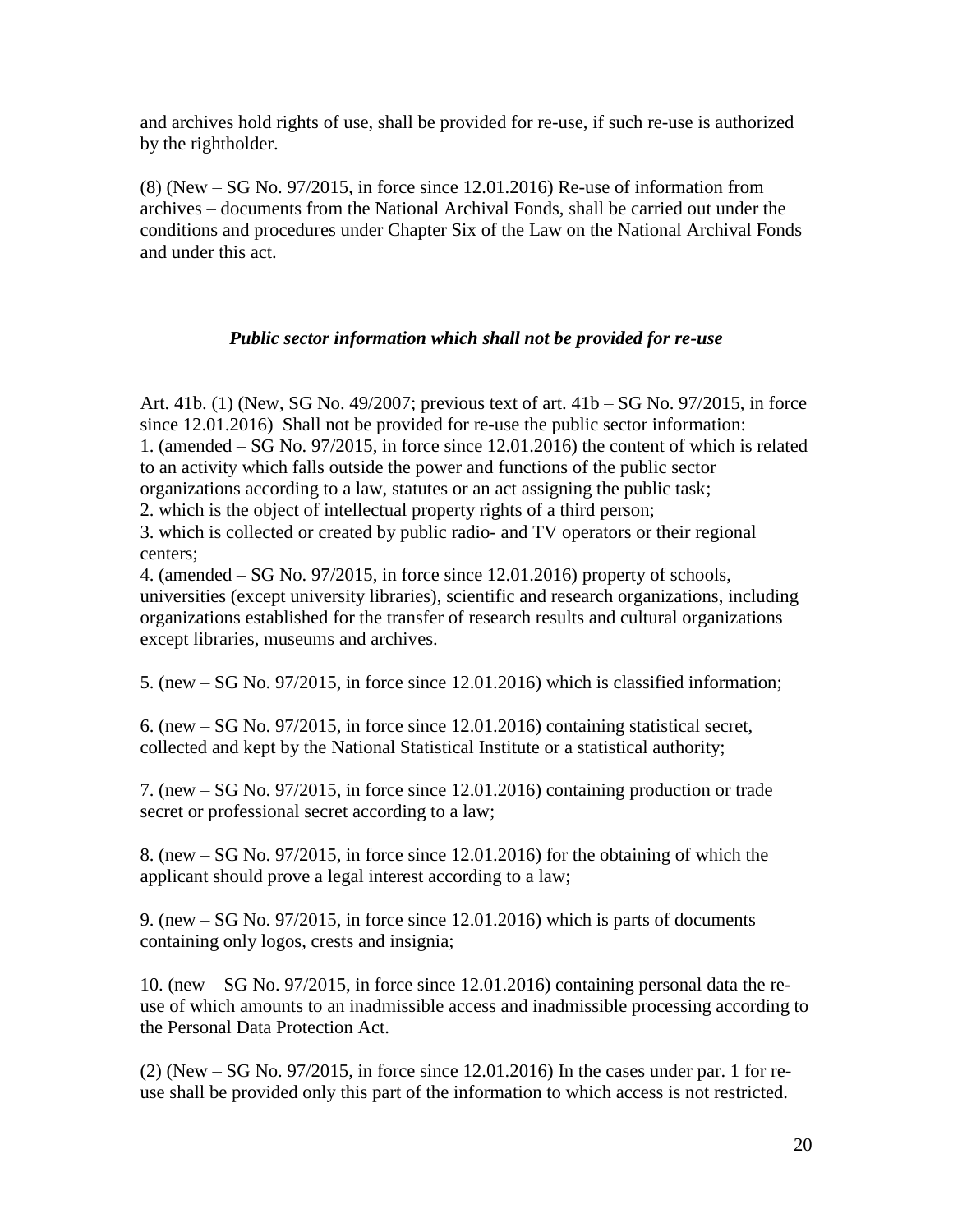$(3)$  (New – SG No. 97/2015, in force since 12.01.2016) When the public interest overrides the public sector organization shall provide for re-use information containing production or trade secret.

(4) (New – SG No. 97/2015, in force since 12.01.2016) In the cases under par. 3 the public sector organization may prohibit the re-use for commercial purposes or in a way which could lead to unfair competition or otherwise restrict competition within the meaning of Title Two of the Protection of Competition Act.

## *Provision of public sector information to public sector organizations*

Art. 41c (New, SG No. 49/2007) (1) Public sector information shall be provided for reuse to public sector organizations as well, under the conditions and the procedure set forth by this act.

(2) If public sector information is requested for re-use by an organization under the provision of par. 1 in terms of the fulfillment of activities, which fall outside its power and functions, the same conditions and fees shall apply.

## *Facilitating the search for information*

Art. 41d (New, SG No. 49/2007; Amended – SG No. 97/2015, in force since 12.01.2016) Public sector organizations shall provide conditions for easire search for public sector information by maintaining and publishing lists of main documents and the respective metadata through various mechanisms for online access and in machine-readable format, or other appropriate means. Where possible public sector organizations shall provide conditions for the cross-linguistic search for documents.

# *Prohibition for provision of an exclusive right of re-use*

Art 41e (New, SG No. 49/2007) (1) Signing contracts for exclusive provision of public sector information is prohibited.

(2) Signing contracts under par 1 is permissible only in the cases when the provision of services of public interest may not be fulfilled in a different way/by other means. The grounds for signing such a contracts shall be reviewed every third year by the public sector organization which is a party in the contract.

(3) (New – SG No. 97/2015, in force since 12.01.2016) The conclusion of a contract under par. 1 shall be admissible when the provision of the exclusive right relates to digitization of cultural resources, where the period of implementation of the contract shall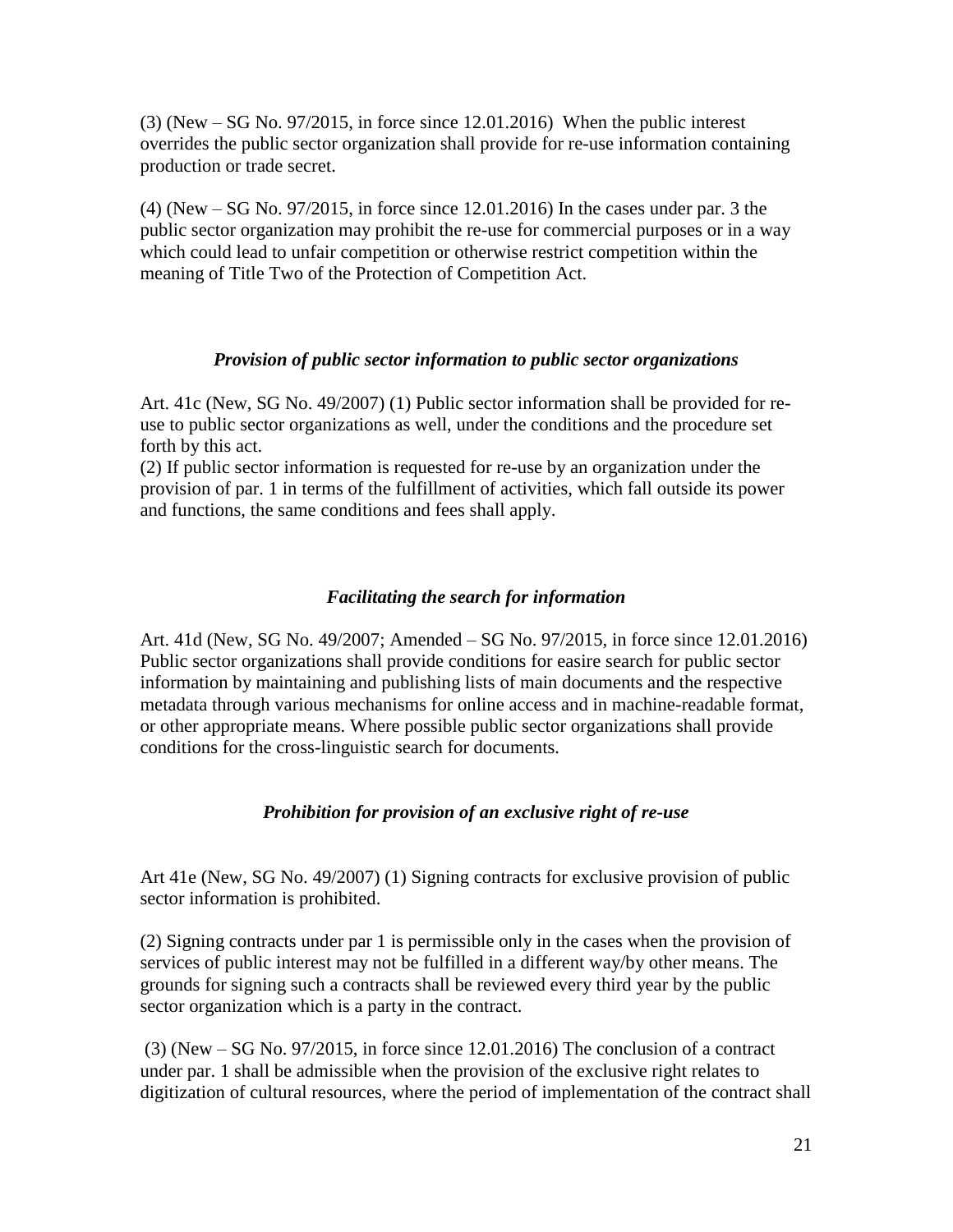not exceed 10 years, and if exceptionally it exceeds 10 years, the duration of the contract shall be reviewed during the 11th year after its entry into force and every seven years thereafter.

(4) (New – SG No. 97/2015, in force since 12.01.2016) The stipulations of the contract under par. 3 related to the provision of exclusive rights shall be made public. The public sector organizations shall provide data on the manner and the criteria by which has been determined the contractor under this contract.

(5) (New – SG No. 97/2015, in force since 12.01.2016) The contract under par. 3 shall include the right for the public sector body to obtain free of charge a copy of the digitised cultural resources.

(6) (New – SG No. 97/2015, in force since 12.01.2016) After the end of the use of the exclusive rights under the contract under par. 3 the copy under par. 5 shall be available for re-use.

# **Section II Procedure for Granting Public Sector Information for Re-use**

(New, SG No. 49/2007)

## *Request for re-use of public sector information*

Art. 41f (New, SG No. 49/2007) (1) (Amended – SG No. 97/2015, in force since 12.01.2016) Public sector information shall be provided for re-use after the submission of a written request. The request shall be deemed written in cases where it is sent electronically to the e–mail address under art. 15, par. 1, item 4 or on the portal under art. 15d.

(2) If the request is submitted electronically, public sector organizations shall be obliged to respond electronically as well. In such cases, no receipt confirmation is required.

# *Payment/Fees*

Art. 41g (New, SG No. 49/2007; Amended – SG No. 97/2015, in force since 12.01.2016) (1) Access to public sector information for re-use shall be granted free of charge or after payment of a fee which shall be limited to the marginal costs incurred for their reproduction and provision of the information.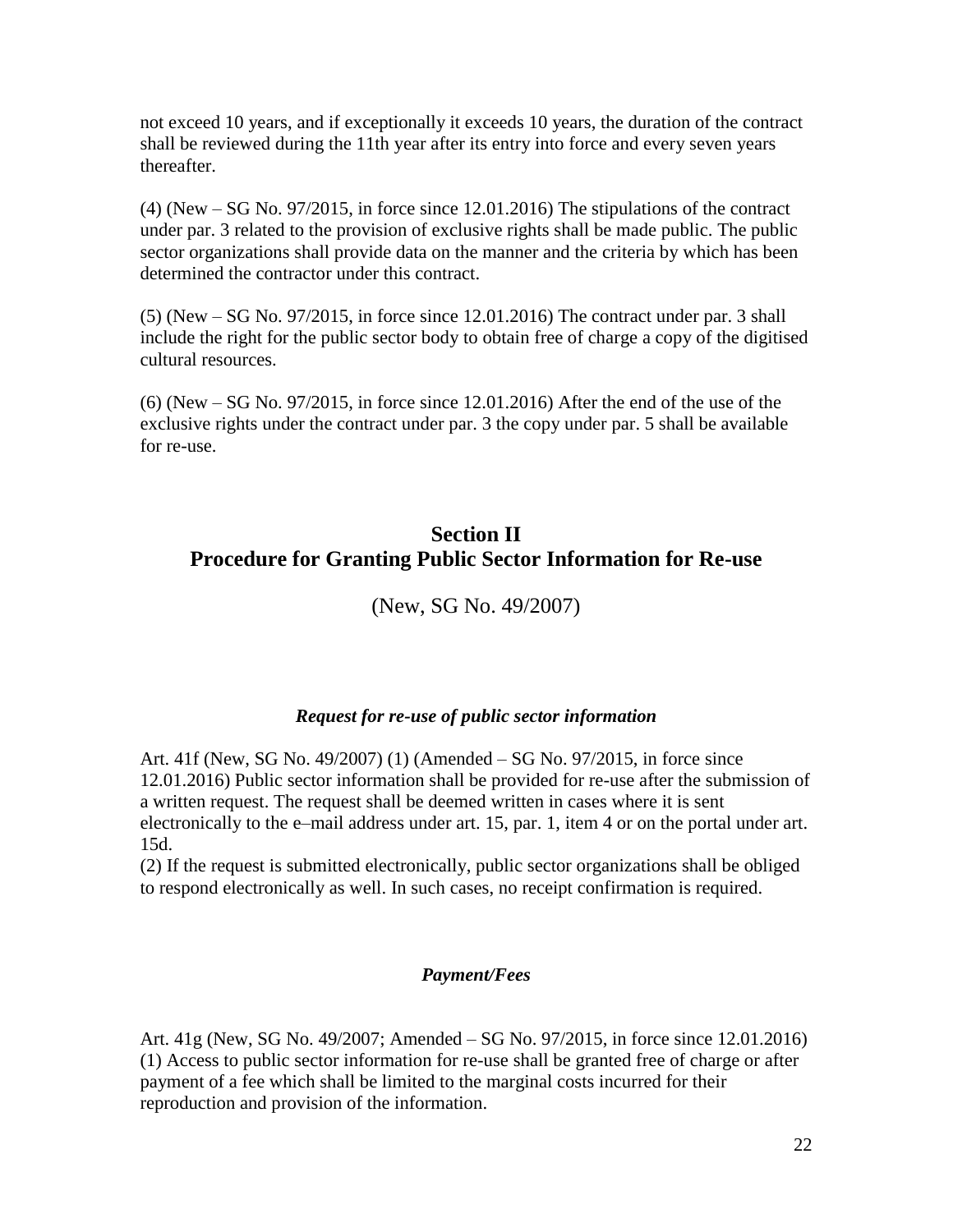(2) The principle for determining the fee according to par. 1 shall not apply to the fees collected:

1. by public sector organization which under the act assigning the public task are required to generate revenue to cover a substantial part of their costs relating to the performance of their public tasks; the requirement for generating revenue shall be determined in advance and shall be published electronically;

2. for the re-use of public sector information for which the public sector organization concerned is required to generate sufficient revenue to cover a substantial part of the costs relating to the collection, production, reproduction and dissemination of the information, under a law or the common administrative practice; the requirement shall be determined in advance and shall be published electronically;

3. by libraries, including university libraries, museums and archives.

(3) In the cases referred to in par.2, items 1 and 2, the public sector organization shall calculate the total fees depending upon the categories and the amount of data provided for re-use according to objective, transparent and verifiable criteria to be laid down in a methodology adopted by the Council of Ministers. The total income of the public organization from supplying and allowing re-use of information over the appropriate accounting period shall not exceed the cost of collection, production, reproduction and dissemination, together with a reasonable return on investment calculated in line with the applicable to the organization accounting principles.

(4) In the cases referred to in par.2, items 3, the total income from supplying and allowing re-use of information over the appropriate accounting period shall not exceed the cost of collection, production, reproduction, dissemination and acquiring the rights for use of the information, together with a reasonable return on investment calculated in line with the applicable to the public organization accounting principles.

(5) The amount of the fees shall be determined as follows:

1. concerning the fees collected by a state body – by a tariff adopted by the Council of Ministers:

2. concerning the fees collected by another public sector organization – by the head of the organization;

3. concerning the fees collected by the municipalities – by the municipal council. These fees shall not exceed the fees under item 1.

(6) The amount of the fees, the calculation basis for those fees, the factors taken into account in the calculation of those fees, as well as all additional circumstances, if there are any, shall be published, including electronically when a respective Internet site exists. Upon request, shall also be indicated the way in which such fees have been calculated in relation to the specific re-use request.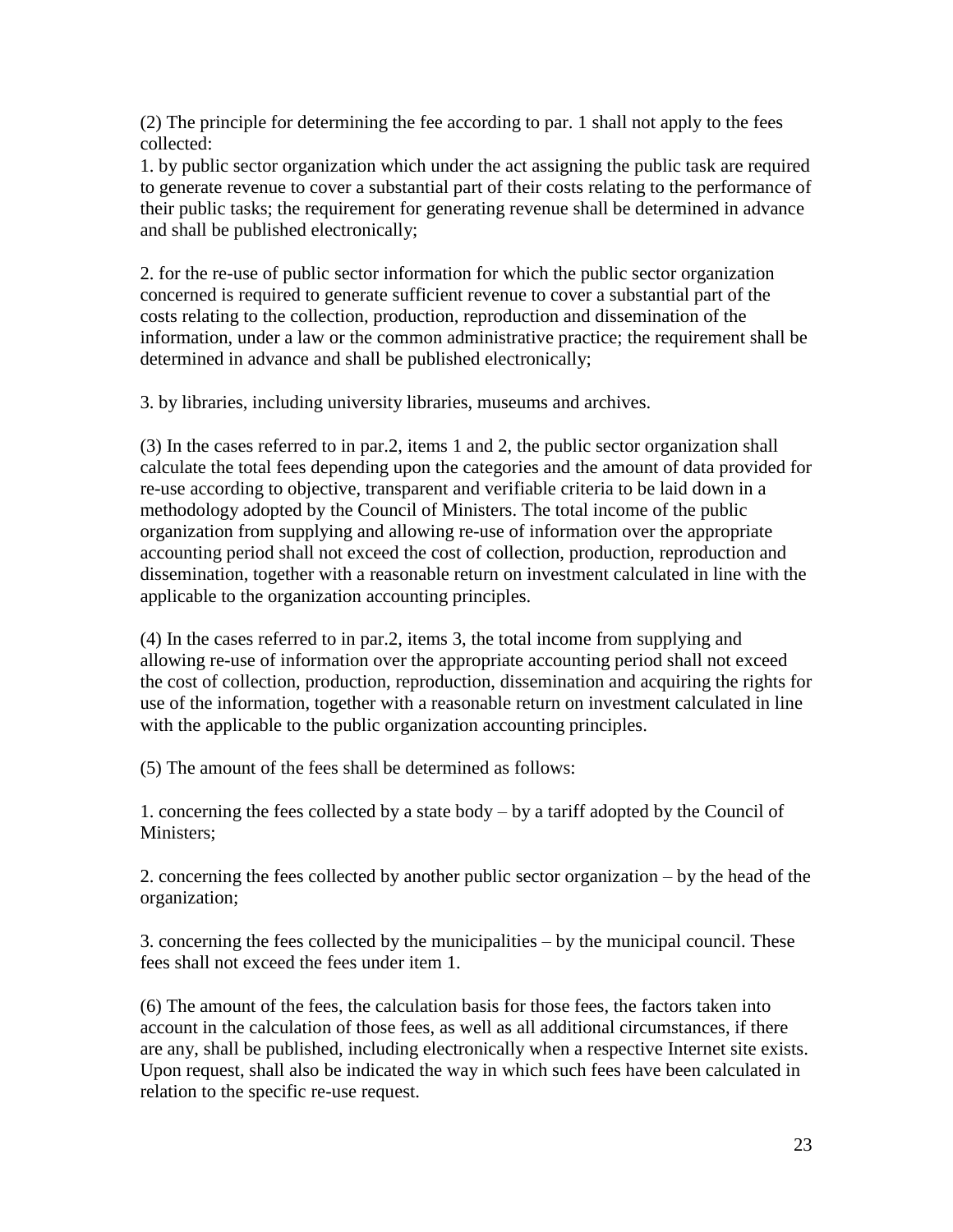(7) The sums of fees for re-use of information shall be added to the budget of the respective public sector organization.

(8) The Council of Ministers shall review every three years the methodology under par. 3 based on the report under art. 16a, par. 1.

(9) If the public sector organization does not determine the amounts of the fees under par. 5, item 2 and 3, the organization shall provide this information for re-use free of charge or after payment of a fee determined under the tariff under par. 5, item 1.

## *Time frames for granting access to public sector information*

Art. 41h (New, SG No. 49/2007) (1) (Amended – SG No. 97/2015, in force since 12.01.2016) The head of the public sector organization or an official appointed by him/her shall consider the request under art. 41e within 14 days of its submission and shall issue a decision for provision or refusal to provide information for re-use, which shall be notified to the applicant.

(2) In the cases, when the requested information is meaningful for a limited period of time, public sector organizations shall grant it in a reasonable time frame in which the information has not lost its relevance.

(3) In cases, when the request for re-use of public sector information is characterized by complexity and requires more time to be granted, the time limit under par. 1 may be extended to additional 14 days. In such a case, a notifying letter about the additional time needed for granting the information shall be sent to the applicant within 14 days of the submission of the request.

## *Refusal for granting access to public sector information for re-use*

Art. 41i (New, SG No. 49/2007) (1) The refusal to grant access to public sector information for re-use shall be grounded.

(2) A refusal may be issued when:

1. a law prohibits the provision of the requested information;

2. the request does not meet the requirements under Art. 41f.

(3) (Amended – SG No. 97/2015, in force since 12.01.2016) The refusal under par. 1 shall contain the factual and legal grounds for the refusal, the date of the decision and the procedure for its appeal. When the refusal is grounded in art. 41b, par. 1, item 2 the public sector organization shall indicate the individual or legal entity which holds the rights, if it is known, or the individual or legal entity from which the public sector organization has received the information and the permission to use it. Libraries,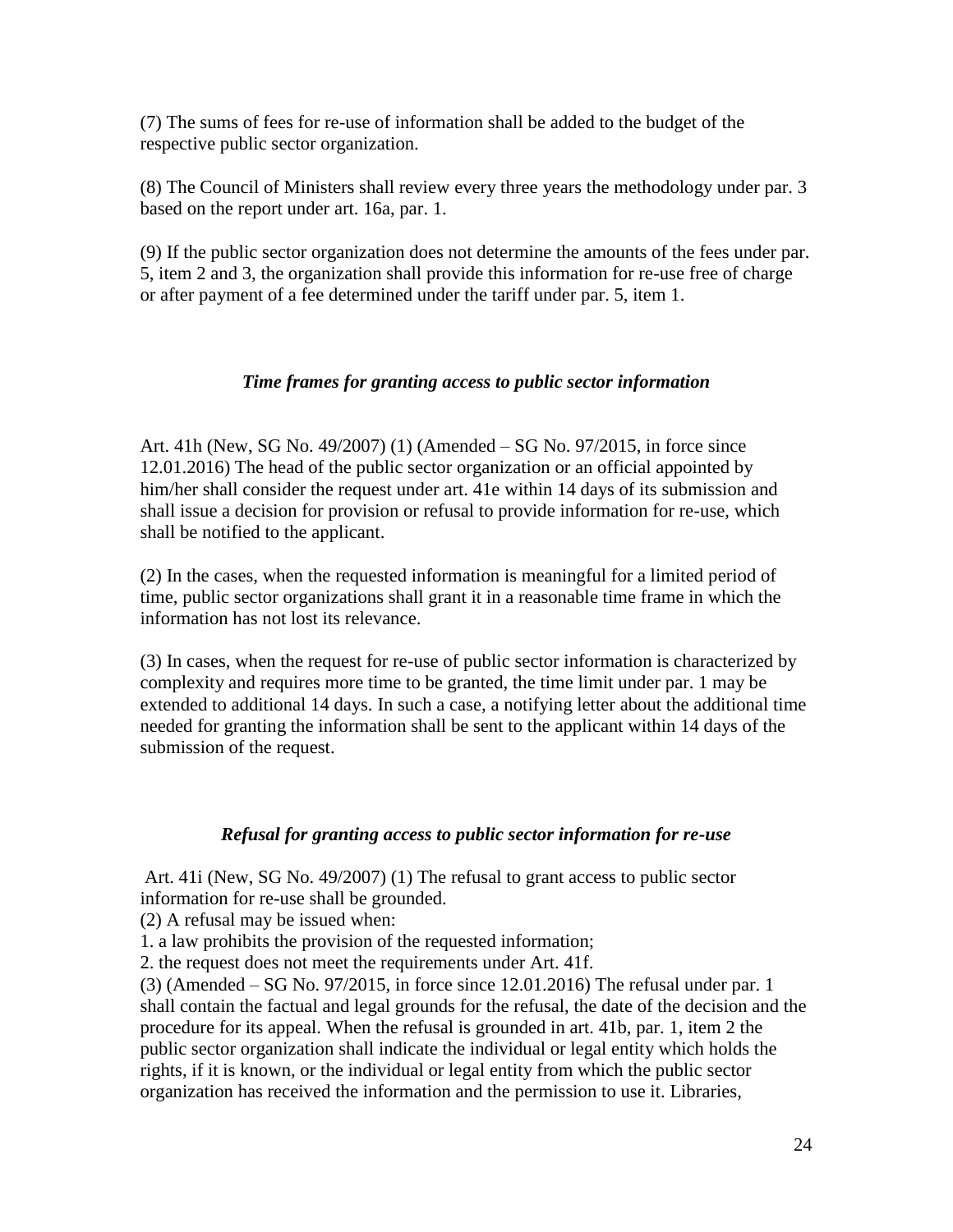including university libraries, museums and archives shall not be required to indicate these individuals or legal entites.

(4)The presence of personal data in public sector information which has been requested for re-use may not be ground for a refusal in the cases when that information constitutes or is part of a publicly accessible register.

#### *Jurisdiction and appeal process*

Art. 41j (New, SG No. 49/2007) Refusals to provide public sector information for re-use are subject to appeal before the administrative courts and before the Supreme Administrative Court, depending on the body which has issued the decision, under the under the provisions of the Administrative Procedure Code.

# **Chapter Five Administrative Penalty Provisions**  (New – SG No. 49/2007)

#### *Administrative violations and sanctions*

Art. 42. (Amended, SG No. 49/2007) (1) (Amended – SG No. 97/2015, in force since 12.01.2016) If not subject to a harsher penalty, a civil servant who failed to respond within the specified time limits to a request for access to public information or for re-use of information without exculpatory reason, shall be fined between 50 and 100 leva.  $(2)$  (Amended – SG No. 97/2015, in force since 12.01.2016) If not subject to a harsher penalty, a civil servant who did not follow a court order to grant access to public information or to provide information for re-use shall be fined between 200 and 2000 leva.

(3) (Amended – SG No. 97/2015, in force since 12.01.2016, Amended – SG No. 50/2016, in force since 01.07.2016) Any failure to meet the obligations under art. 14, 15, 15а, par.3, art. 15d, par. 2, 15b, 15c and art. 31, par. 3 shall be punished with a fine between 50 and 100 leva for physical persons or between 100 and 200 leva for legal entities. (4) For failure to provide access to public information by the persons described in art. 3 par. 2, the punishment shall be a fine between 100 and 200 leva.

(5) (Amended – SG No. 97/2015, in force since 12.01.2016, Amended – SG No. 50/2016, in force since 01.07.2016) For failure to provide information for re-use by the persons described in art. 3, par. 2, the punishment shall be a fine between 50 and 200 leva.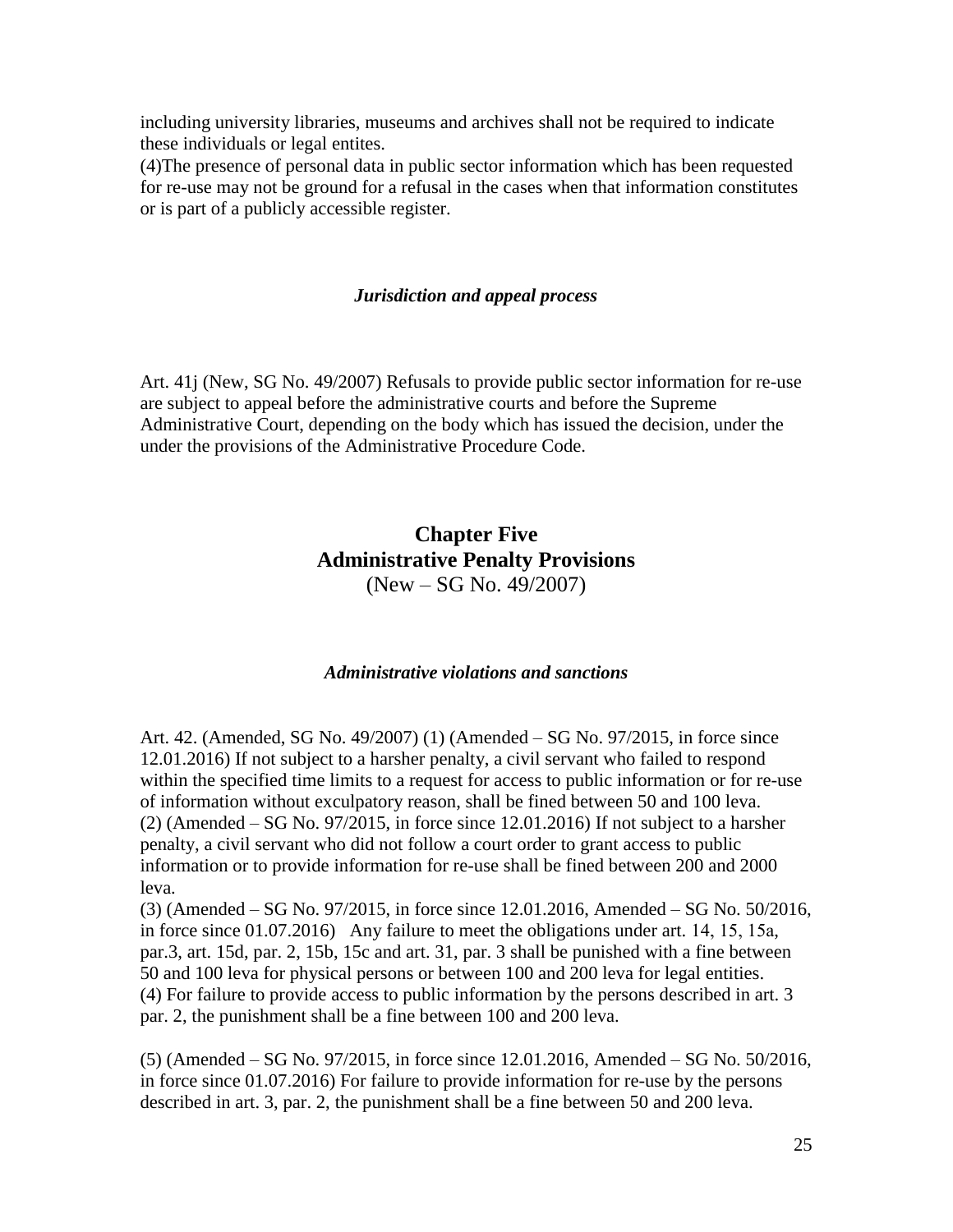### *Bodies entitled to impose sanctions*

Art. 43. (Amended, SG No. 49/2007) (1) (Amended – SG No. 50/2016, in force since 01.07.2016) The violations under this act shall be found by the authorized officials, appointed by the Minister of Justice, in the cases set forth in Art. 3, par. 2 or the respective agency in the rest of the cases. The violations under art. 15d, par. 2 shall be found by the authorized officials appointed by the Chair of the State e-Government Agency.

(2) The penalty acts shall be issued as follows:

1. under art. 42, par. 1 - by the respective agency under Art. 3, par. 1 or by an authorized official;

2. under art. 42, par. 2 – by the persons and the procedure set forth by art. 306 of the Administrative Procedure Code;

3. (Amended – SG No. 50/2016, in force since 01.07.2016) under art. 42, par. 3 with regard to art.14, 15, 15a, 15b, art. 15c, par.3 and art.31, par.3 - by the respective agency, and if the responsible person is one described in art. 3, par. 2 - by the Minister of Justice or an authorized official;

4. (New – SG No. 50/2016, in force since 01.07.2016) under art. 42, par. 3 with regard to art.15d, par.2 - by the Chair of the State e-Government Agency;

5. (Amended – SG No. 97/2015, in force since 12.01.2016, former item 4 - SG No. 50/2016, in force since 01.07.2016) under art. 42, par. 4 and 5 - by the Minister of Justice or an authorized official.

## *Applicable law*

Art. 44. Any offense shall be established, penalty shall be imposed, appealed and executed in accordance with the Administrative Offenses and Penalties Act.

# **ADDITIONAL PROVISION**

§ 1. (Amended, SG No. 1/2002, SG No. 103/2005, New, SG No. 49/2007, SG No. 104/2008) Within the meaning of this act:

1. (Amended – SG No. 97/2015, in force since 12.01.2016) "**Material medium"** shall be any paper, technical, magnetic, electronic or other medium independently of the type of the recorder content – text, plan, map, photography, audio, video or audio and video representation, file and other of this kind;

2. **Personal data** shall be any data relating to a given individual, whose identity could be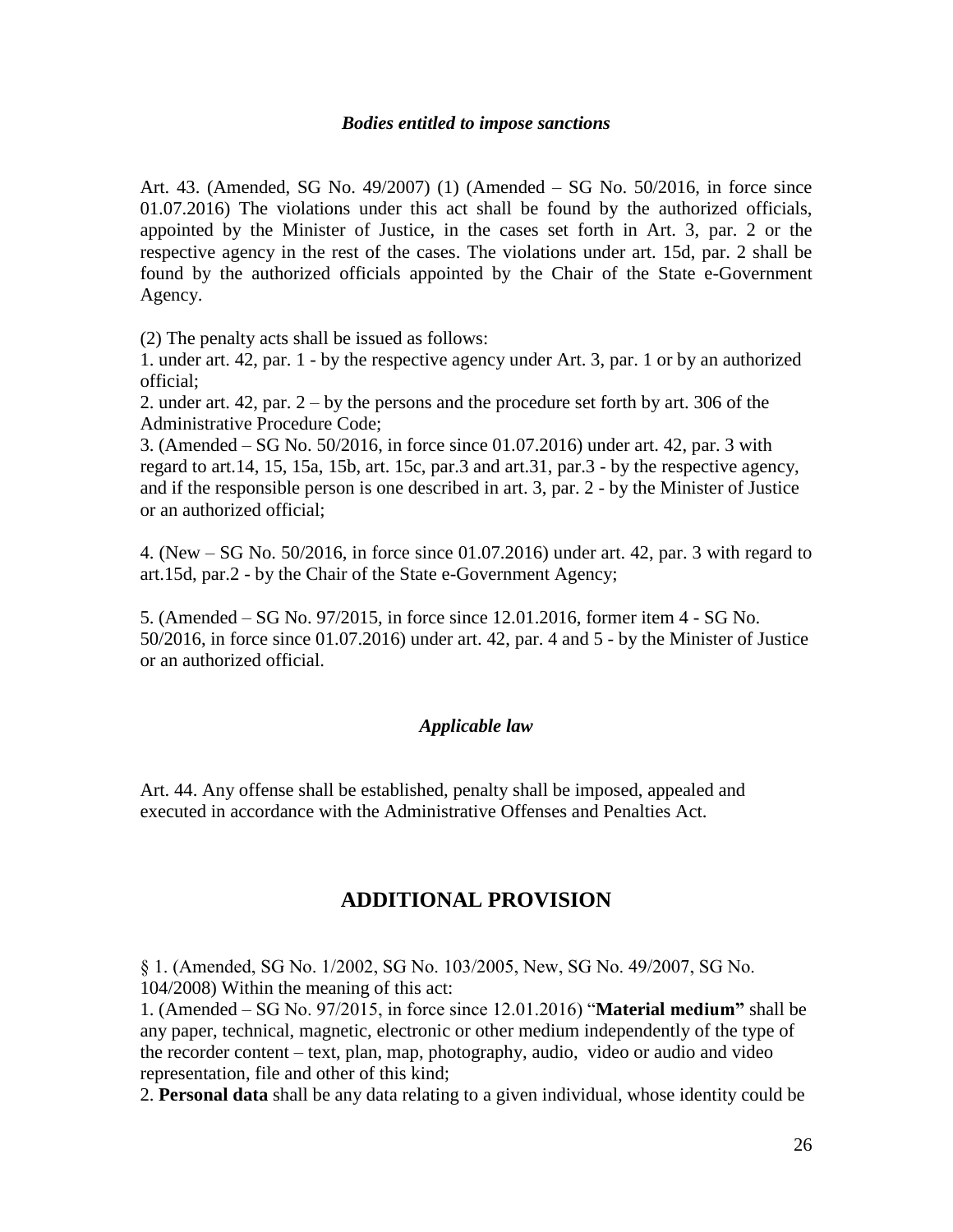directly or indirectly established by an identification number or one or more characteristics revealing his/her physical, physiological, genetic, psychological, intellectual, economical, cultural or social identity

3. **List of the acts issued within the scope of the powers of an administrative structure within the system of the executive power** shall be a structured aggregation of all legal, common, and individual administrative acts, issued by the respective administrative body.

4. (Amended – SG No. 97/2015, in force since 12.01.2016) **Public law organization** shall be a legal person for which some of the following conditions are satisfied: a) (amended  $-$  SG No. 13/2016, in force since 15.04.2016) more than the half of its revenues for the previous financial year come from the state budget, the budget for the state public social security, the National Health Insurance Fund, from the municipality budgets, or from contractors under Art. 5, par. 2, items 1- 14 of the Public Procurement Act;

b) (amended  $-$  SG No. 13/2016, in force since 15.04.2016) more than the half of the members of its management or oversight body are appointed by contractors under Art. 5, par. 2, items 1- 14 of the Public Procurement Act;

c) (amended  $-$  SG No. 13/2016, in force since 15.04.2016) is subject to management control by contractors under Art. 5, par. 2, items 1- 14 of the Public Procurement Act; management control shall be when a person may exercise dominating impact upon the activities of another person.

(amended – SG No. 13/2016, in force since 15.04.2016) **Public law organization shall also be a medical institution** – trade company, who has received more than 50% of its revenues for the previous year come from the state and/or municipal budget and/or from the budget of the National Health Insurance Fund.

**Public law organization** shall also be a university library, a public library in the meaning of the Public Libraries Act, a museum or an archive the activity of which is financed by the state or municipal budgets.

5. **Production or commercial secret** may not be any facts, information, decisions and data related to business activities whose keeping as secret is in the interest of the claimants but there is overriding public interest in its disclosure. Until the contrary is proven, there is overriding public interest in the disclosure when the information: а) gives opportunity to the citizens to form their own opinion and to take part in ongoing discussions;

b) improves/facilitates the transparency and accountability of bodies under Art. 3, par. 1 with regard to the decisions they make;

c) guarantees the lawful and purposeful fulfillment of the legal obligations of bodies under Art. 3;

d) reveals corruption and abuse of power, poor management of state or municipal property, or other unlawful or unpurposeful actions or lack of actions of administrative bodies or responsible officials within the respective administrations by which state or public interests, rights or legal interests of other persons are affected;

e) disproves disseminated unauthentic information which concerns significant public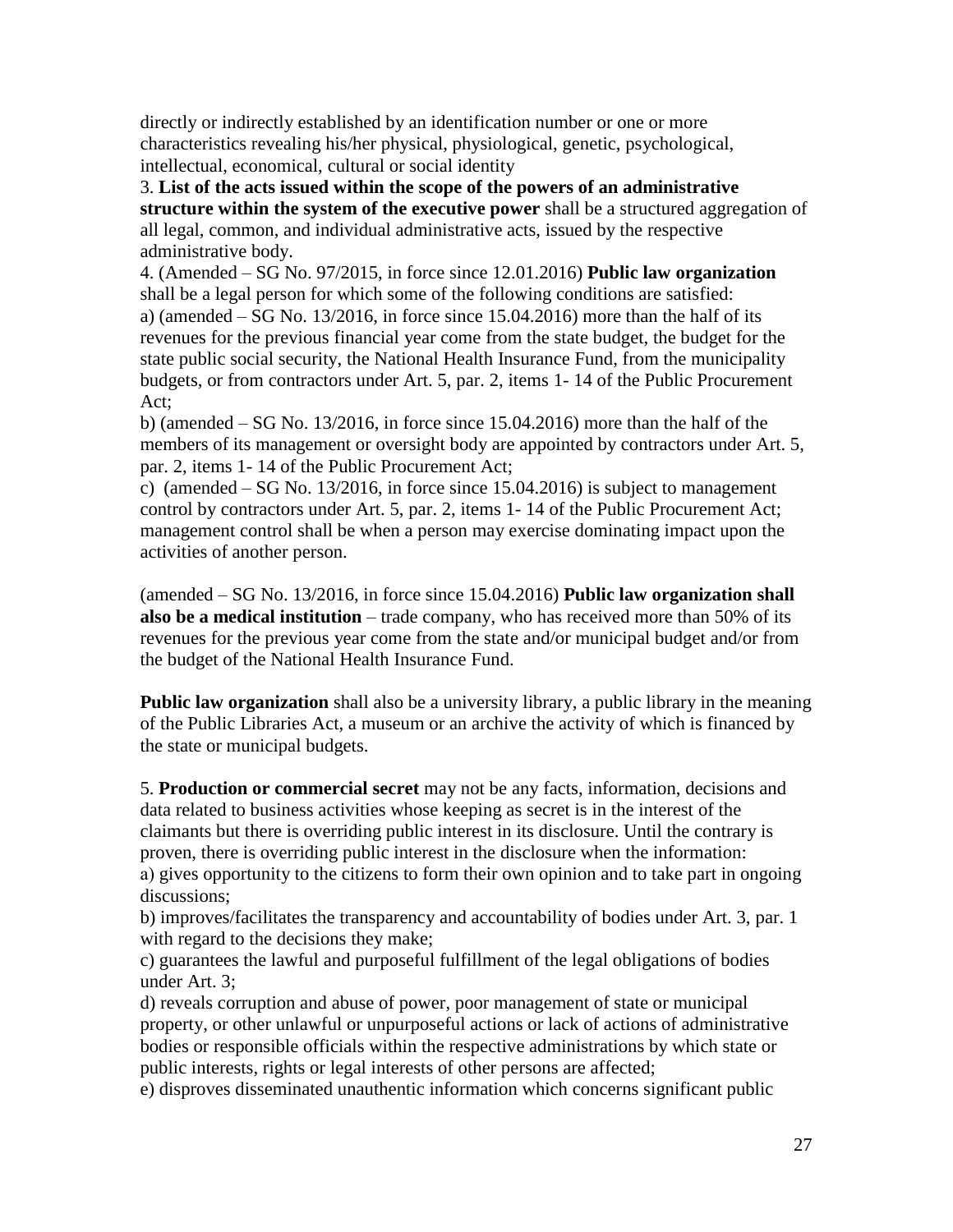interests;

f) is related to the parties, subcontractors, the subject, the price, the rights and obligations, conditions, terms, and sanctions specified in contracts where one of the contracting parties is an obliged body under Art. 3.

6. **Overriding public interest** is at hand when the requested information aims at the revealing of corruption and abuse of power, increase of transparency and accountability of obliged bodies under Art. 3.

7. (new – SG No. 97/2015, in force since 12.01.2016) **Machine-readable format** shall be an electronic data format structured so that, without converting in another format, software applications can identify, recognize and extract specific data, including individual statements of fact, and their internal structure

8. (new – SG No. 97/2015, in force since 12.01.2016) **Open format** shall be an electronic data format that is platform-independent and software-independent regarding the re-use of the content and is made available to the public without any restriction that impedes the re-use of documents;

9. (new – SG No. 97/2015, in force since 12.01.2016) **Open data portal** shall be a unified, central, public web-based information system which ensures publishing and management of information for re-use in open, machine-readable format together with the respective metadata. The portal shall be built in a way that allows the complete extraction of the published information or parts thereof.

10. (new – SG No. 97/2015, in force since 12.01.2016) **Official open standards** shall be a standard which shall be laid down in written form, detailing specifications for the requirements on how to ensure software interoperability.

11. (new – SG No. 97/2015, in force since 12.01.2016) **University** shall be a school in the meaning of art. 17 of the Higher Education Act.

12. (new – SG No. 97/2015, in force since 12.01.2016) **Metadata** shall be the data, describing the structure of the information – subject to re-use.

13. (new – SG No. 97/2015, in force since 12.01.2016) **Internet address** shall be a uniform resource identifier or uniform resource locator.

14. (new – SG No. 97/2015, in force since 12.01.2016) **Access to public information platform** shall be a unified, central, public web-based information system which provides the opportunity to request access to and to publish public information.

15. (new – SG No. 97/2015, in force since 12.01.2016) **Archives** are the central state archives and the regional state archives regarding the state archives from the National Archives Fund kept by them under art. 6, par. 1, item 1 of the Act on the National Archives Fund, as well as the public institutions under art. 6, par. 1, item 2 and 3 of the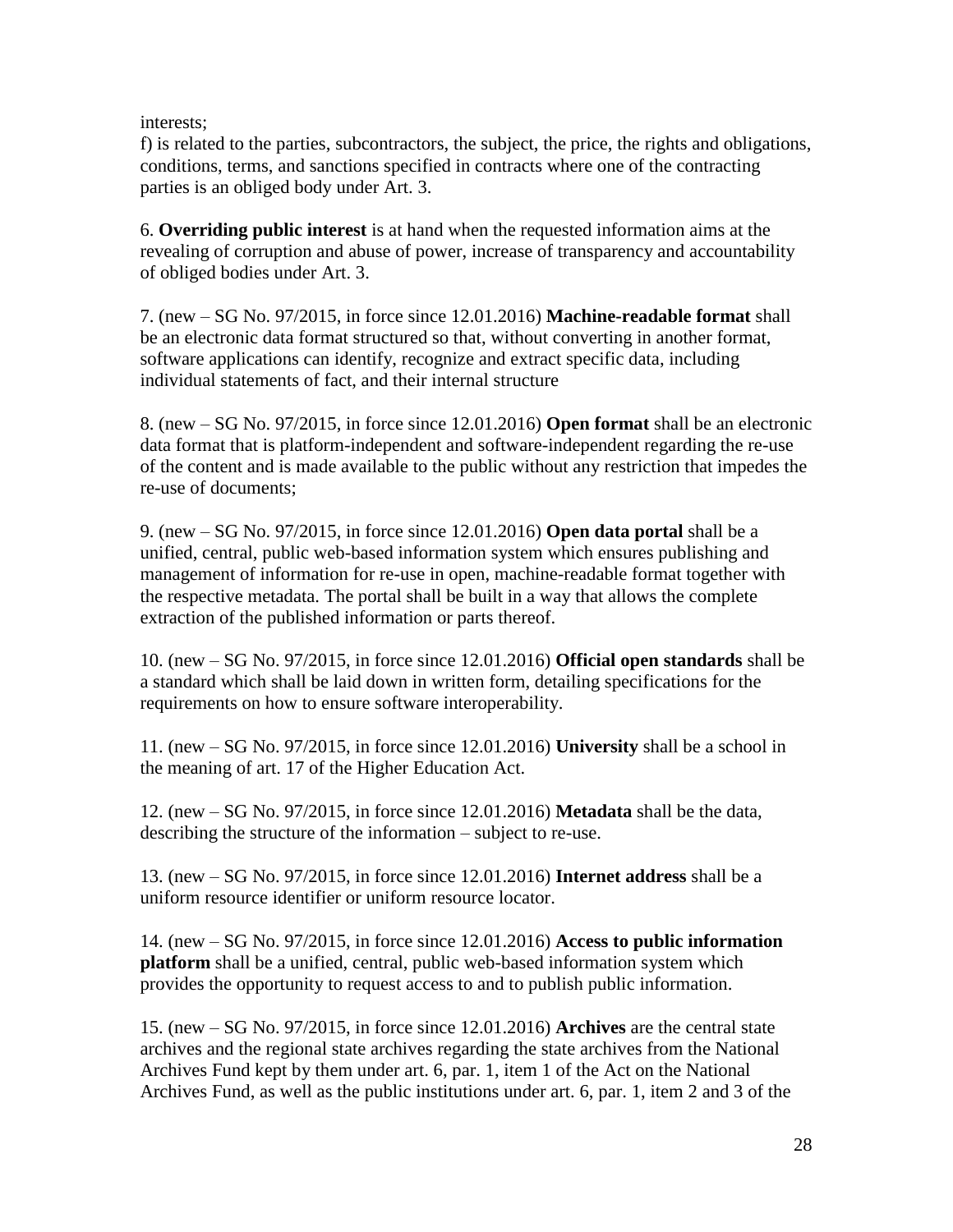Act on the National Archives Fund regarding the archives and archival collections kept by them under art. 33, par. 1, items 1, 6-8 and par. 2 of the Act on the National Archives Fund.

## **FINAL PROVISION**

§ 2. This act revokes: 1. The Decree No. 1086 / 12.07.1977 of the State Council on the work with the criticizing publications (prom. State Gazette issue 56 of 1977) 2. Arts. 14 and 19, as well as item 2 of par. 1 to art. 57 of the Suggestions, Notices, Complaints and Requests Act (prom. State Gazette issue 52 / 04.07.1980, amended issue 68 / 02.09.1988) ………………………………………

The Act was adopted by the XXXVIII National Assembly on June 22, 2000 and was stamped with the official seal of the National Assembly.

## **Transitional and Final Provisions TO THE ADMINISTRATIVE PROCEDURE CODE**

(PROMULGATED – SG. No. 30/ 2006, IN FORCE SINCE 12.07.2006)

§ 142. The Code shall enter into force three months after its promulgation in the State Gazette with the exception of:

- 1. Part Three,  $\S 2$ , item 1 and  $\S 2$ , item 2 with regard to the revocation of Chapter Three, Section II "Appealing Through the Court,"  $\S$  9, item 1 and 2,  $\S$  11, item 1 and 2, § 15, § 44, item 1 and 2, § 51, item 1, § 53, item 1, § 61, item 1, § 66, item 3, § 76, item 1 - 3, § 78, § 79, § 83, item 1, § 84, item 1 and 2, § 89, item 1 - 4, § 101, item 1, § 102, item 1, § 107, § 117, item 1 and 2, § 125, § 128, item 1 and 2, § 132, item 2 and § 136, item 1, as well as § 34, § 35, item 2, § 43, item 2, § 62, item 1,  $\S$  66, item 2 and 4,  $\S$  97, item 2 and  $\S$  125, item 1 – with regard to the substitution of the work "district" with "administrative" and the substitution of the wording "Sofia City Court" with "Administrative Court – Sofia City," which shall enter into force on March 1, 2007;
- 2. § 120, which shall enter into force on January 1, 2007;
- 3. § 3, which shall enter into force on the day of the promulgation of the Code in the State Gazette.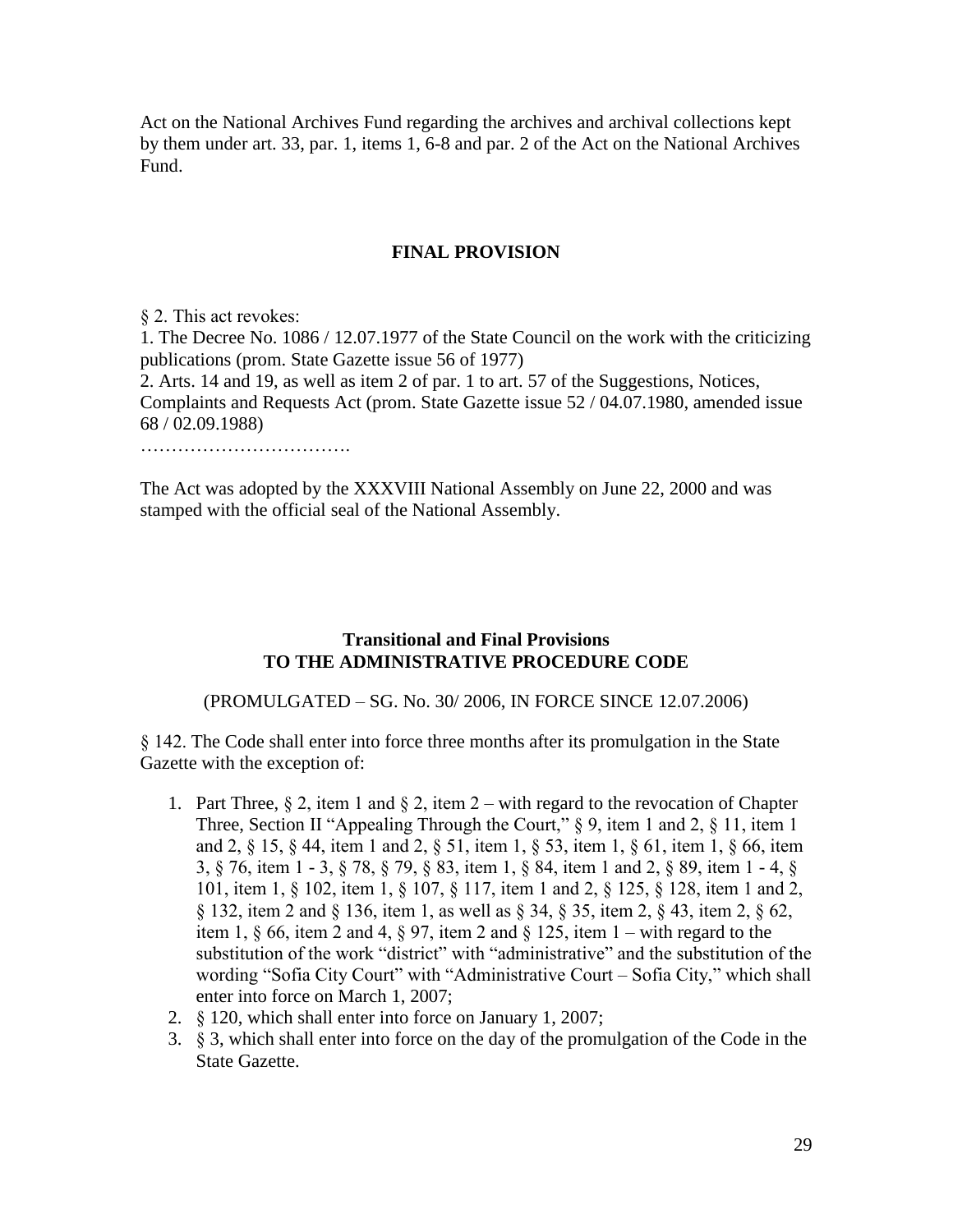### **Transitional and Final Provisions TO THE CREDIT INSTITUTIONS ACT**

(PROMULGATED – SG. No. 59/ 2006, IN FORCE SINCE 01.01.2007)

§ 36. The act shall enter into force on the day of enforcement of the Treaty of Accession of the Republic of Bulgaria to the European Union with the exception of § 35, item 2, which shall enter into force on the day of the promulgation of the law in the State Gazette.

## **Final Provisions TO THE ACCESS TO PUBLIC INFORMATION AMENDMENT ACT**

### (PROMULGATED – SG. No. 49/2007)

§ 16. This act shall introduce the provisions of Directive 2003/98/EC of the European Parliament and the Council on the re-use of public sector information. § 17. The contracts for the exclusive provision of public sector information which have been signed and which do not meet the requirements set forth by art. 41e, par. 2 shall be terminated with their expiration, but not later than December 31, 2008. § 18. The bodies under art. 3, par. 1 are obliged to appoint officials in the respective administration, who shall be directly responsible for the provision of public information, as well as to establish a proper place for reading the provided information, within six months after this act becomes effective.

## **Final Provisions TO THE ACT ON NATIONAL ARCHIVES FUND**

(PROMULGATED – SG. No. 57/2007, IN FORCE SINCE 13.07.2007)

§ 23. The law shall enter into force on the day of its promulgation in the State Gazette.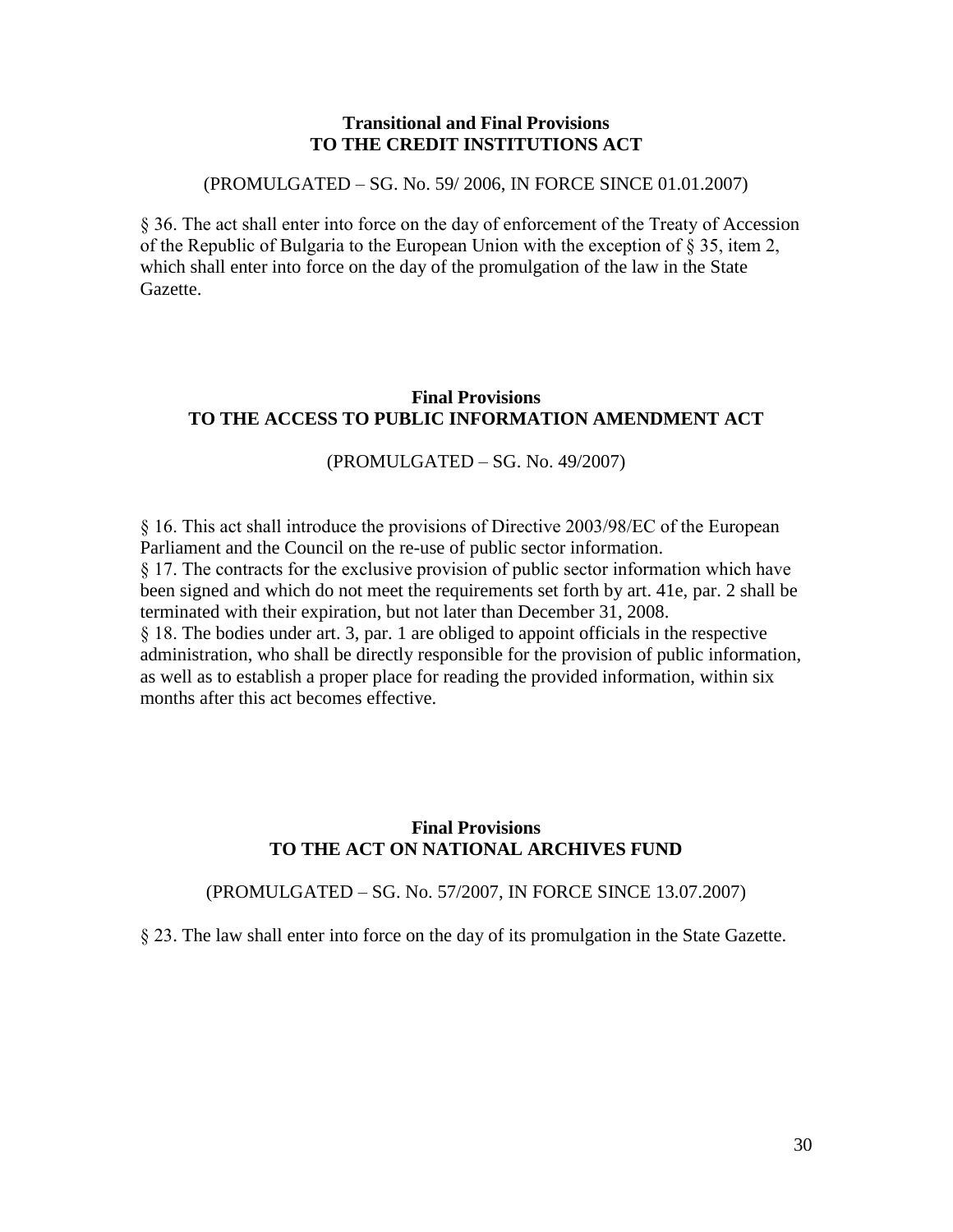## **Final Provisions TO THE ACCESS TO PUBLIC INFORMATION AMENDMENT ACT**

(PROMULGATED – SG. No. 104/2008)

§ 8. The obligation for active disclosure of information in the Internet as per Art. 15a shall be fulfilled by the chief officers of administrative structures within the system of executive power or by appointed by them officials within the period of one year after the promulgation of that act.

§ 9. The obliged chief officers under Art. 15 within the system of executive power shall safeguard the financial implementation of the obligation under Art. 15a, as well as the training of the officials.

## **Additional Provisions**

## **TO THE ACCESS TO PUBLIC INFORMATION AMENDMENT ACT**

## (PROMULGATED – SG. No. 97/2015, IN FORCE SINCE 12.01.2016)

§ 27. This act shall introduce the provisions of Directive 2013/37/EU of the European Parliament and of the Council of 26 June 2013 amending Directive 2003/98/EC on the Re-Use of Public Sector Information (OJ L 175, 27.6.2013).

## **Transitional and Final Provisions**

## **TO THE ACCESS TO PUBLIC INFORMATION AMENDMENT ACT**

## (PROMULGATED – SG. No. 97/2015, IN FORCE SINCE 12.01.2016)

§ 28. The contracts for the exclusive provision of public sector information which have been signed till July 17, 2013, and which do not meet the requirements set forth by art. 41e, par. 2 – 5 shall be terminated with their expiration, but not later than July 18, 2043.

§ 29. The Council of Ministers:

- 1. shall adopt the Ordinance under art. 15d, par. 3 and the Tariff under art. 41g, par. 5, item 1 within 6 months since the promulgation of this act in the State Gazette;
- 2. shall establish the access to public information platform and shall provide the opportunity for submitting access to information requests in it till June 1, 2017.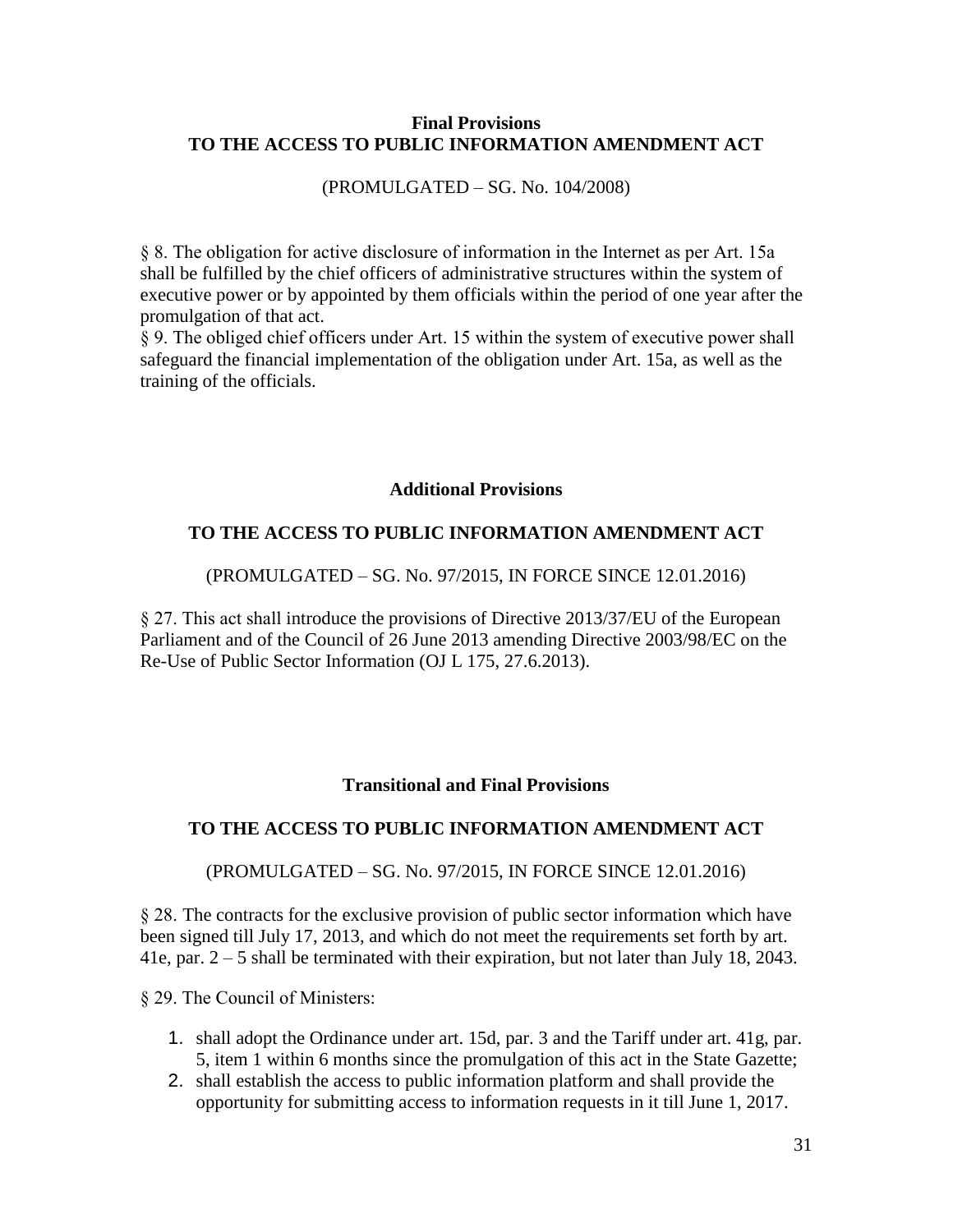§ 29. Municipal Councils shall adopt and promulgate the tariffs under art. 41g, par. 5, item 3 within six month after the promulgation of this act.

§ 31. The Administration of the Council of Ministers shall prepare the first report under art. 16a, par. 2 till July 18, 2017.

§ 32. (1) The executive power bodies shall publish within three months of the enforcement of this act the following:

- 1. information under art. 15, par. 1 and par. 4 in compliance with the requirements of art.15a, par. 2, with the exception of information about the fees under art. 41g, which shall be published within one month after the promulgation of the Tariff under art. 41g, par.5, item 1 or after the publication of the tariffs under art. 41g, par. 5, item 3;
- 2. the list under art. 15a, par.3.

(2) The public sector organizations, which are not executive power bodies, shall publish information under art. 15, par. 4 and the Tariff under art. 41g, par. 5, item 2 within six months after the enforcement of this act.

(3) The bodies obliged under art. 3, par. 1 shall provide an opportunity for submitting access to public information requests by the access to public information platform under art. 15c as of June 1, 2017.

§ 33. The provision of § 1, item 2 with regard to art. 2, par. 4 shall be applied to information created after April 1, 2016.

§ 34. This act shall enter into force one month after its promulgation in the State Gazette, with the exception of:

- 1. § 6 regarding art. 15d, par. 2 which shall enter into force nine months after the promulgation of this act in the State Gazette; and
- 2. § 6 regarding art. 15c and § 9 regarding the wording "or by the access to public information platform," which shall enter into force on June 1, 2017.

## **Transitional and Final Provisions**

## **TO THE PUBLIC PROCUREMENTS ACT**

## (PROMULGATED – SG. No. 13/2016, IN FORCE SINCE 15.04.2016)

§ 29. The act shall enter into force on April 15, 2016, with the exception of:

- 1. Art. 39, which enters into force on July 1, 2017, and with regard to central authorities for PURCHASES – ON January 1, 2017;
- 2. Art. 40:
	- a) Par. 1 and par. 3, items  $1 4$ , and item 10 which shall enter into force on July 1, 2017;
	- b) Par. 3, item  $5 9$  which shall enter into force on January 2020;
- 3. Art. 41, par. 1 with regard to the technical compatibility and connectedness, and par. 2 which shall enter into force on July 1, 2017;
- 4. Art. 59, par. 4 which shall enter into force on July 1, 2018;